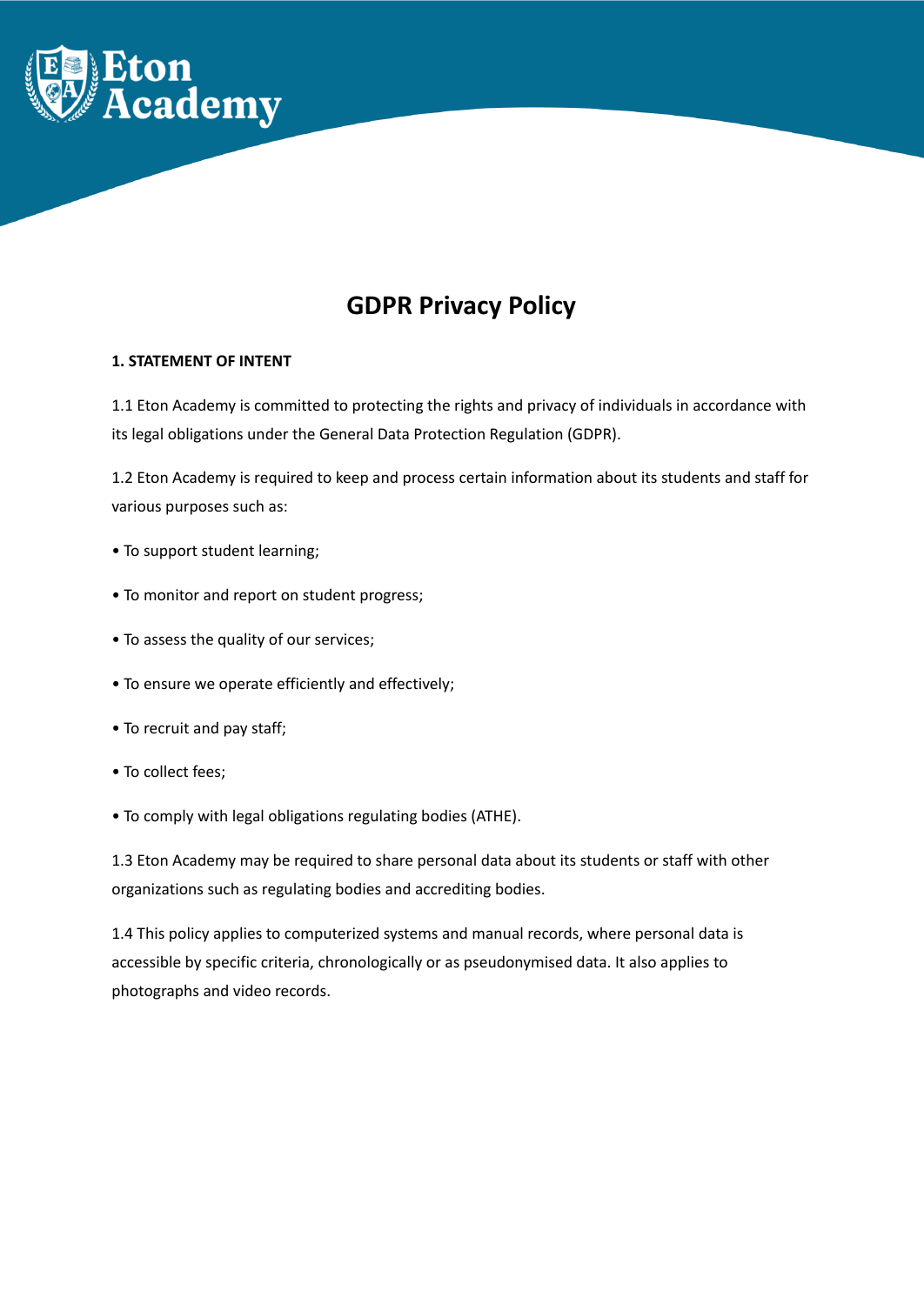

# **2. LEGAL FRAMEWORK**

2.1 This policy has due regard to legislation, including, but not limited to the following: General Data Protection Regulation (GDPR) 2018 Freedom of Information Act 2000

2.2 This policy also has regard to the following guidance: Information Commissioner's Office (2017) 'Overview of the General Data Protection Regulation (GDPR)'

# **3. ASSOCIATED POLICIES**

- 3.1 This policy should be read in conjunction with the following policies and procedures:
- Student Enrollment Agreement
- General Privacy Policy
- Student Conduct Policy.

## **4. DEFINITIONS**

4.1 'Personal data' refers to any information that relates to an identifiable, living individual ('data subject'). This could include information such as names, addresses, telephone numbers, photographs, expressions of opinion about an individual, or an online identifier (for example an IP address or roll number).

4.2 'Special categories of personal data' refers to information which is broadly the same as 'sensitive personal data' previously referred to in the Data Protection Act (DPA) 1998. This includes biometric data, ethnicity, religious beliefs, political opinions, data concerning health matters and actual or alleged criminal activities.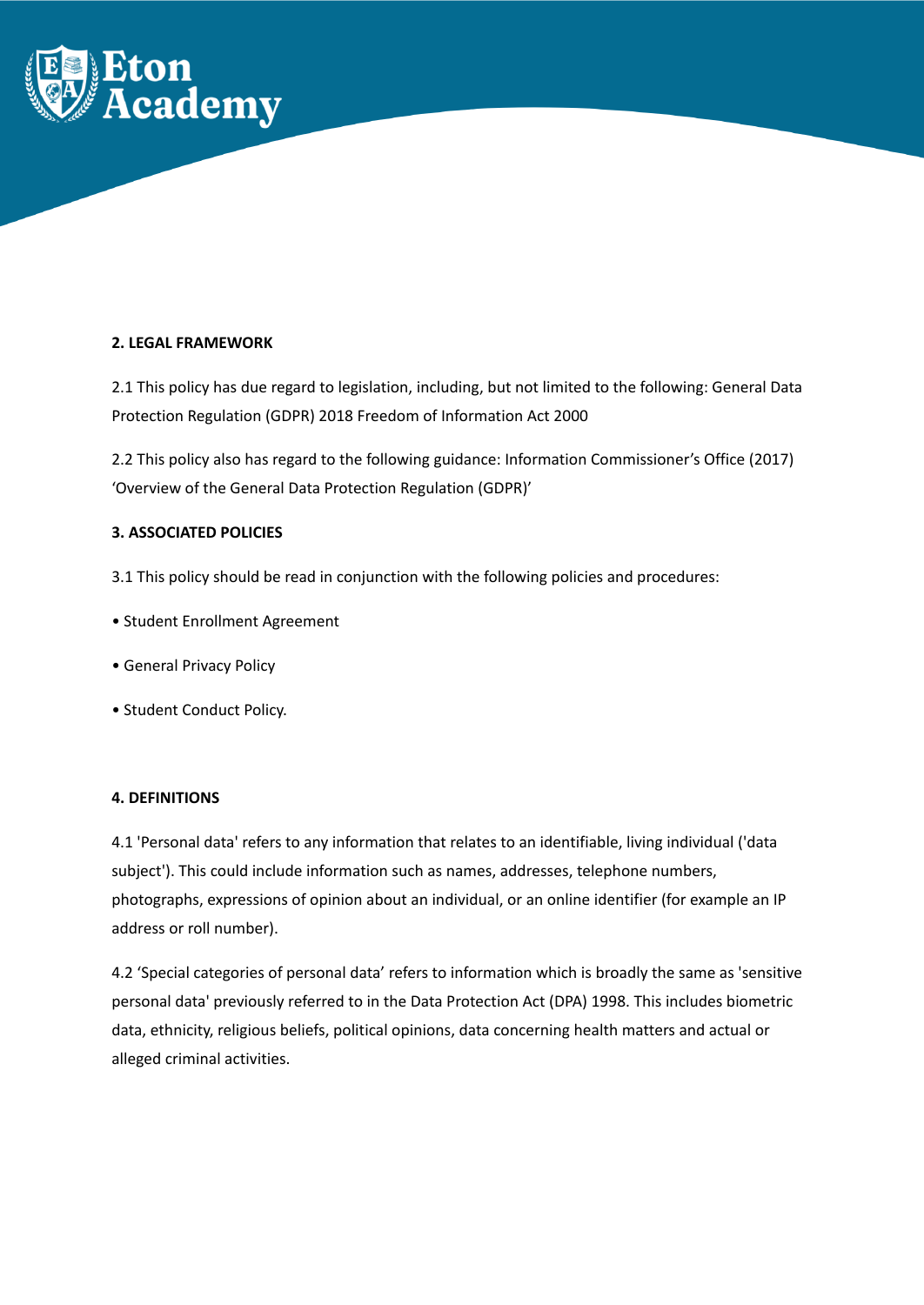

4.3 'Processing' refers to any operation which is performed on personal data such as: collection, recording, organization, storage, alteration, retrieval, use, disclosure, dissemination or otherwise making available, combination, restriction, erasure or destruction.

4.4 'Data Controller' refers to any individual or organization who controls personal data, in this instance Eton Academy is the data controller

4.5 'Data Subject' refers to an individual who is the subject of the personal data, for example: Employees (current and former) Students (including former students) Recruitment applicants (successful and unsuccessful) Casual workers (current and former) Contract workers (current and former)

# **5. COMPLIANCE**

5.1 Compliance with this policy is the responsibility of all the members of Eton Academy who process personal data including directors, assessors, tutors and administration staff.

5.2 Any breach of this policy will result in disciplinary procedures being invoked. A serious, deliberate or repeated breach could lead to dismissal.

5.3 This policy will be updated, as necessary, to reflect best practice in data management, security and control and to ensure compliance with any change or amendment to the GDPR and any other relevant legislation.

## **6. DATA PROTECTION PRINCIPLES**

- 6.1 In accordance with article 5 of the GDPR, personal data will be:
- Processed lawfully, fairly and in a transparent manner.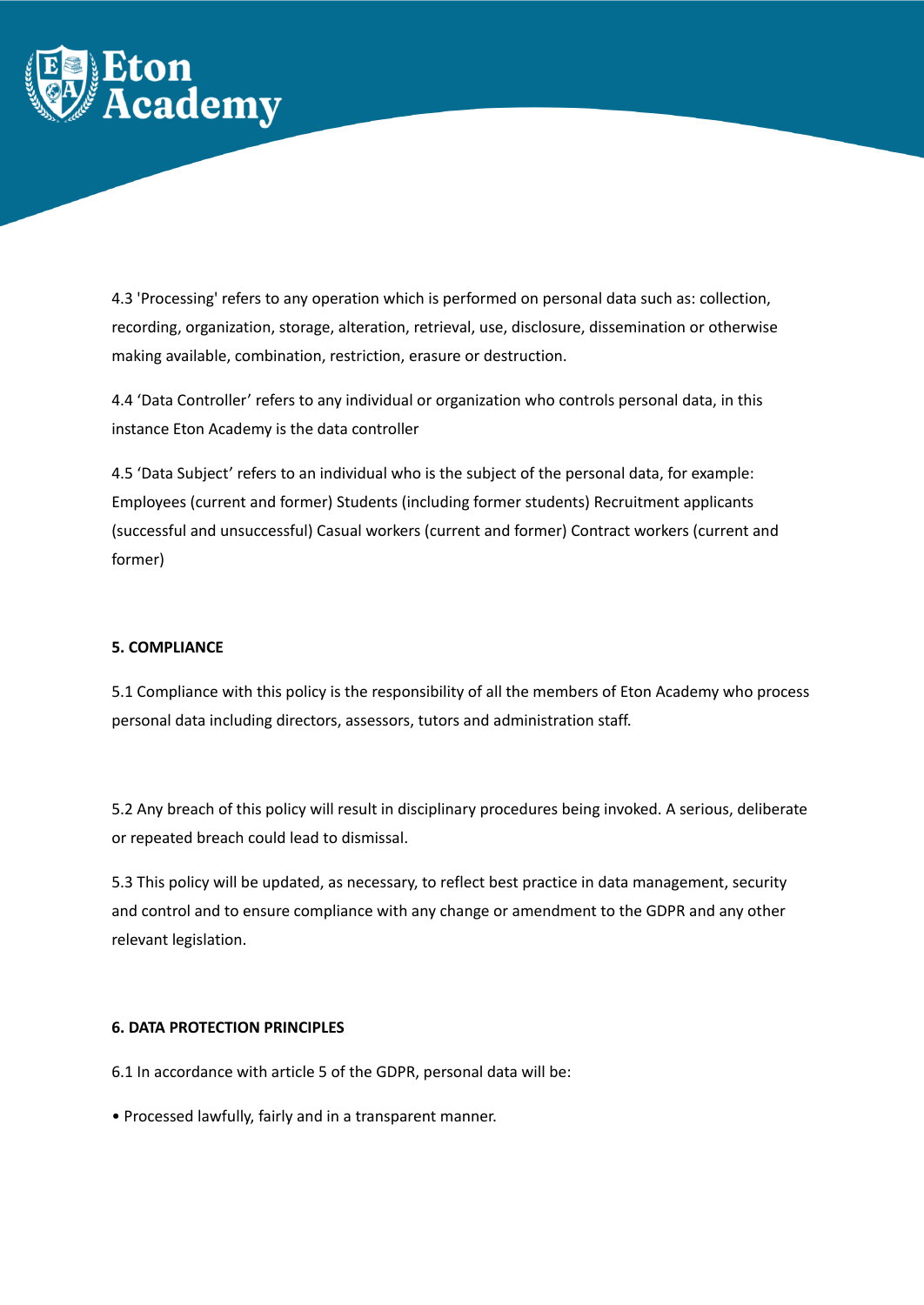

• Collected for specified, explicit and legitimate purposes and not further processed in a manner that is incompatible with those purposes.

• Adequate, relevant and limited to what is necessary in relation to the purposes for which it is processed.

• Accurate and, where necessary, kept up-to-date; ensuring that inaccurate personal data is erased or rectified without delay.

• Kept in a form which permits identification of individuals for no longer than is necessary for the purposes for which the personal data is processed;

• Processed in a manner that ensures appropriate security of the personal data, including protection against unauthorised or unlawful processing, accidental loss, destruction or damage.

6.2 Eton Academy will only process personal data in accordance with individuals' rights and will comply with article 5 of the GDPR in the following ways:

• By making all reasonable efforts to ensure that individuals who are the focus of the personal data (data subjects) are informed of the identity of the data controller; the purpose of the processing; any disclosures to third parties that are envisaged and why; an indication of the period for which the data will be kept, and any other information which may be relevant.

• By ensuring that the reason for which the personal data was originally collected is the only reason for which it is processed, unless the individual is informed of any additional processing before it takes place and there is a lawful basis for carrying out such processing.

• By not seeking to collect any personal data which is not strictly necessary for the purpose for which it was obtained. Forms for collecting data will always be drafted with this in mind. If any irrelevant data is given by individuals, it will be destroyed immediately.

• By reviewing and updating personal data on a regular basis. It is the responsibility of the individuals giving their personal data to ensure that this is accurate. Individuals must notify Eton Academy if a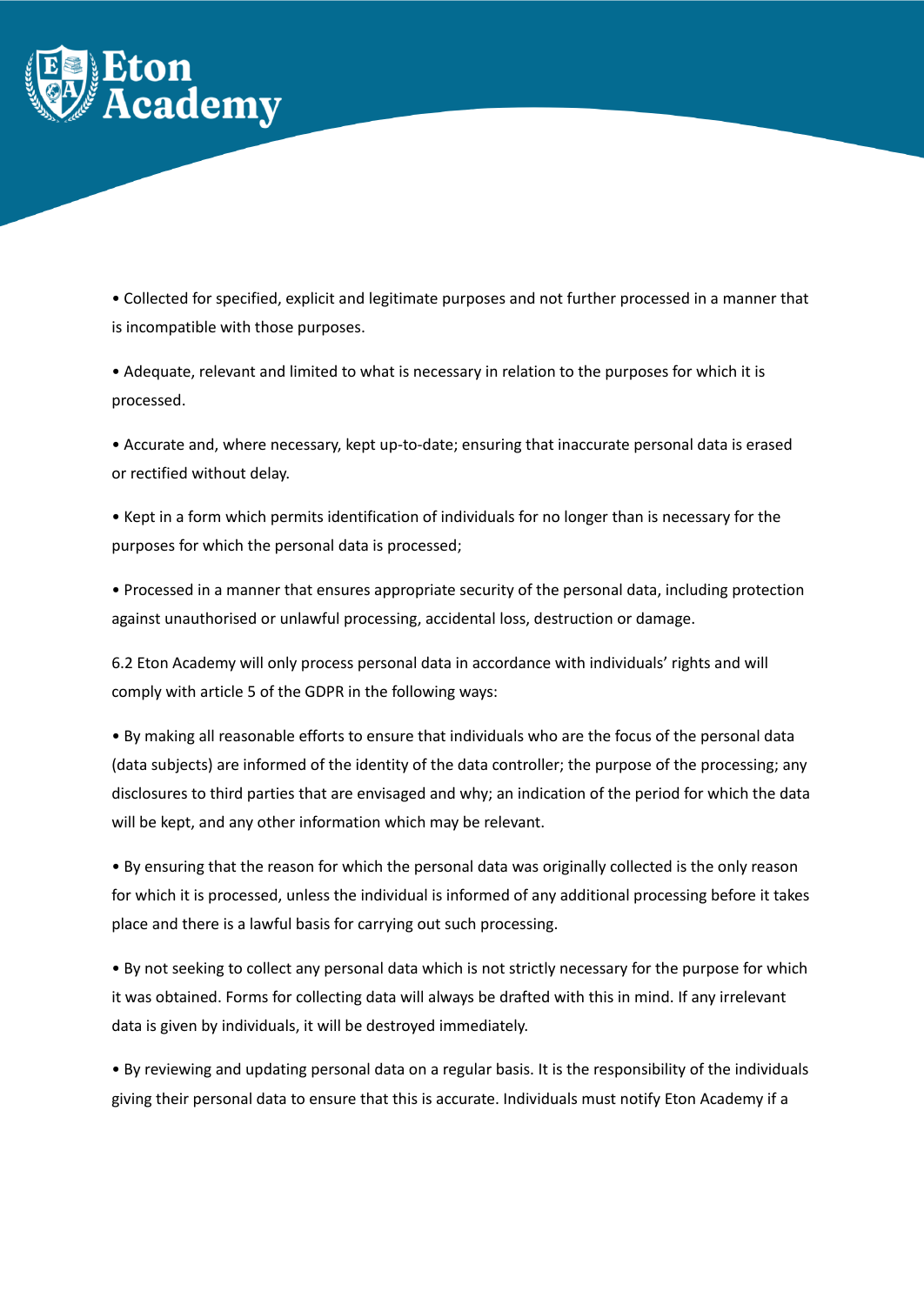

change in circumstances means that their data needs to be updated. It is the responsibility of the Academy to ensure that any notification regarding a change is acted on swiftly. The Academy may also contact individuals to verify certain items of data.

• By undertaking not to retain personal data for longer than is necessary to ensure compliance with the legislation, any other statutory requirements and the Records Management Guidance. This means the Academy will undertake a regular review of the information held.

• By disposing of any personal data in a way that protects the rights and privacy of the individual concerned.

• By ensuring appropriate technical and organisational measures are in place against unauthorised or unlawful processing of personal data, and against accidental loss or destruction of data.

6.3 Appropriately anonymized, pseudonymised or other adequately safeguarded personal data may be stored for longer periods and may be processed solely for archiving in the public interest, scientific or historical research, or statistical purposes.

## **7. ACCOUNTABILITY**

7.1 Eton Academy will implement technical and organisational measures to demonstrate that data is being processed in line with the principles set out in this policy. This will include:

• Providing comprehensive, clear and transparent privacy notices (Appendix 1).

• Recording activities relating to higher risk processing, such as the processing of special categories of personal data.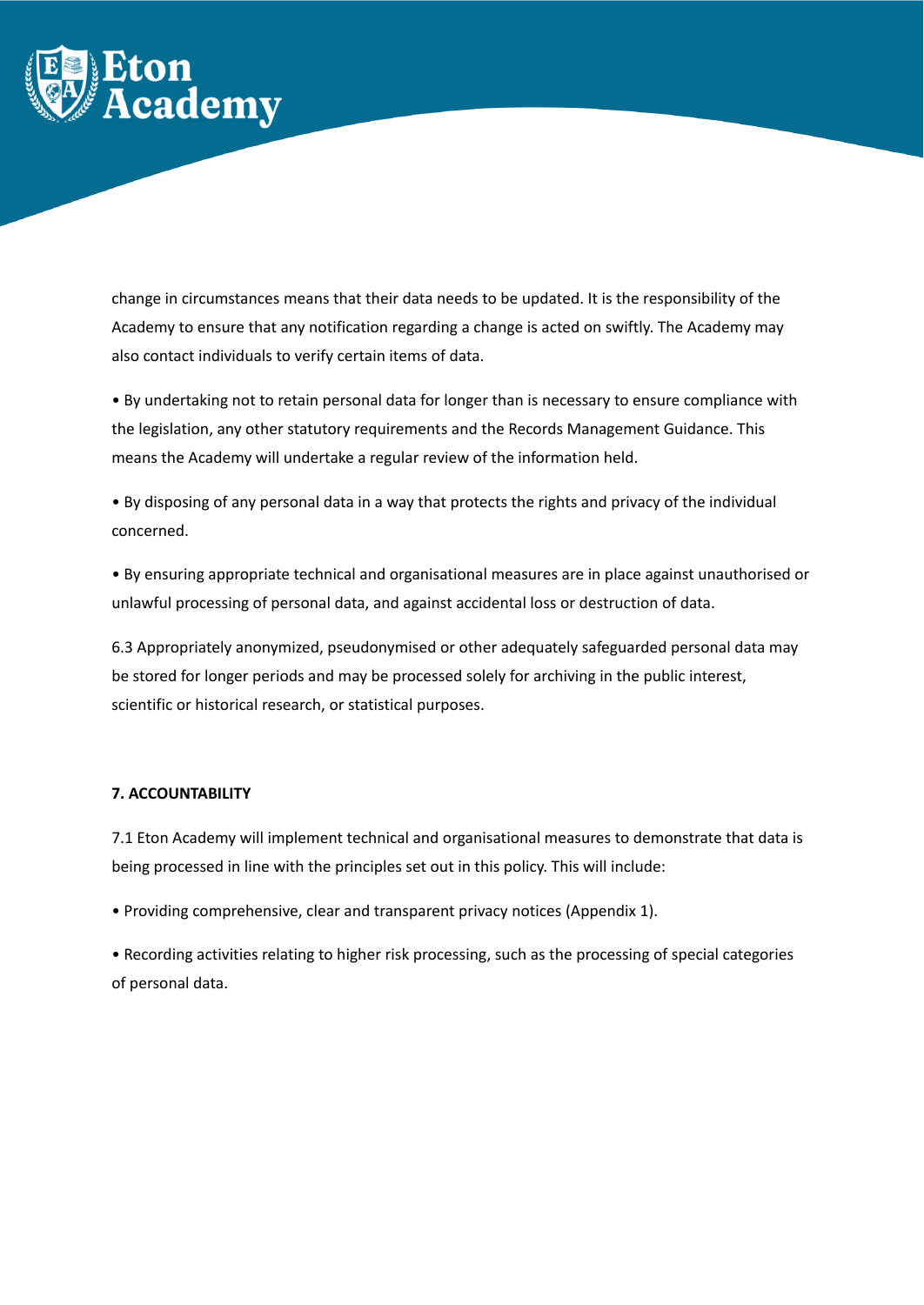

7.2 The privacy notices (Appendix 1) explain how Eton Academy will share personal data with third parties. The sharing of personal data is generally limited to enabling the College to perform its legal duties of teaching, assessing or as an employer. No personal data will be shared for other reasons unless consent has first been obtained from the DPO.

7.3 Internal records of processing activities will include the following:

- Name and details of the organisation
- Purpose(s) of the processing
- Description of the categories of individuals and personal data
- Retention schedules
- Categories of recipients of personal data
- Description of technical and organisational security measures
- Details of transfers to third countries, including documentation of the transfer mechanism safeguards in place

7.4 Individuals who provide personal data to Eton Academy are responsible for ensuring that the information is accurate and up-to-date.

# **8. DATA PROTECTION OFFICER (DPO)**

8.1 They will:

• Inform and advise Eton Academy personnel about their obligations under this policy (including recognising a subject access request, data security and off-site use).

• Ensure everyone is aware of, and understands, what constitutes a data breach.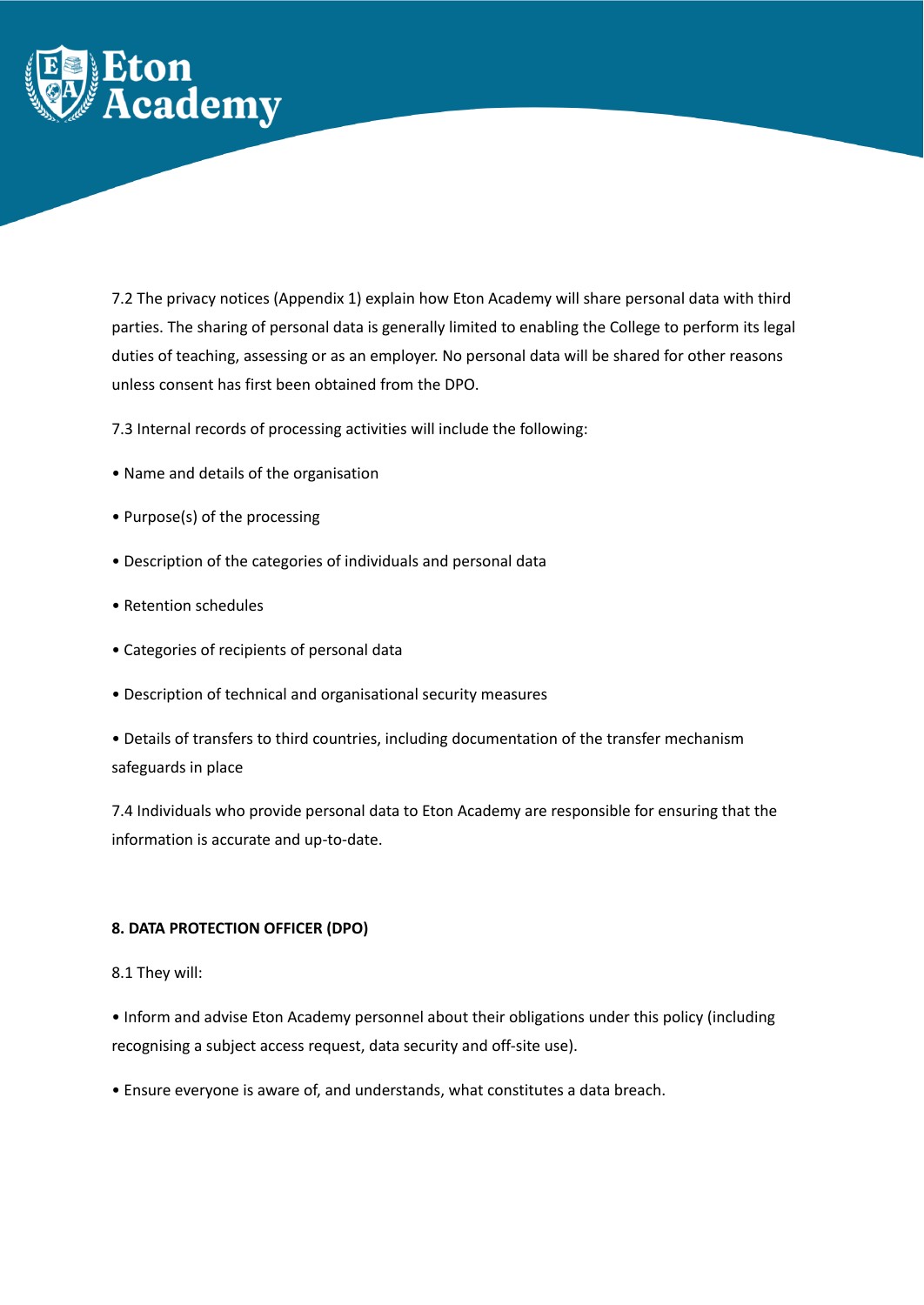

• Provide annual training on the contents of this policy and develop and encourage best practice.

• Liaise with any external data controllers engaged with Eton Academy.

• Monitor internal compliance, including identifying processing activities, maintaining records as appropriate and checking the recording of activities related to higher risk processing, advising and checking DPIAs (including need, methodology and any safeguards) and conducting internal audits.

• Take responsibility for continuity and recovery measures to ensure the security of personal data.

• Ensure obsolete personal data is properly erased and retain a Destruction Log. This will include the document description, classification, date of destruction, method and authorisation.

• Be the point of contact with the ICO, co-operate with any requests and ensure that Eton Academy notification is kept accurate.

• Maintain an up-to-date knowledge of data protection law in relation to the main functions of Eton Academy.

8.2 The DPO will report to the CEO and provide an annual report with recommendations.

## **9. LAWFUL PROCESSING**

9.1 Personal data can be lawfully processed under the following conditions:

- Consent of the individual has been obtained
- Compliance with a legal obligation to which Eton Academy is subject

• Performance of a task carried out in the public interest or in the exercise of official authority vested in the controller.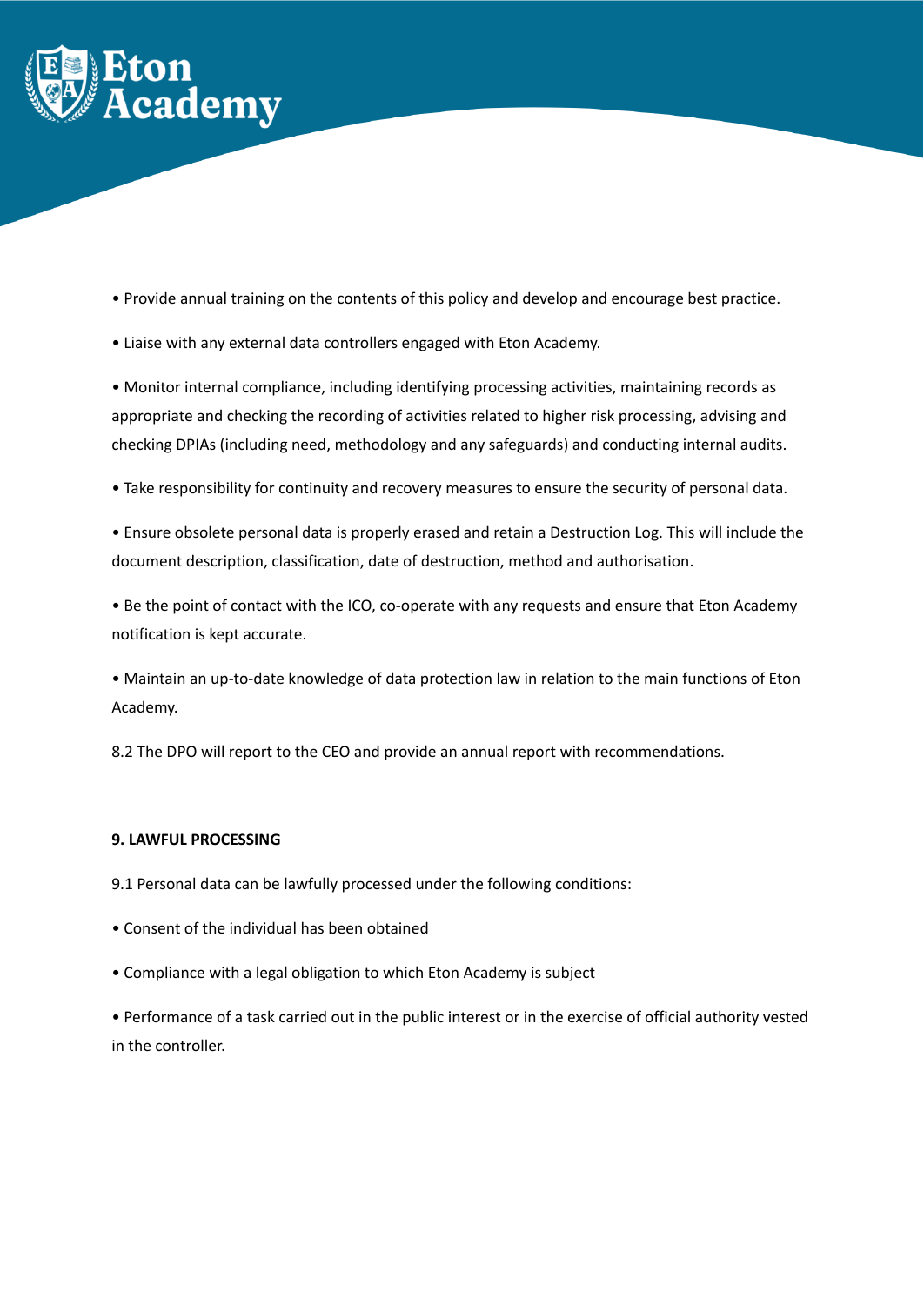

• Performance of a contract with the individual or to take steps at the request of the Data Subject prior to entry into a contract

• Protecting the vital interests of an individual or another person.

9.2 Special categories of personal data can be lawfully processed under the following conditions:

• Explicit consent of the individual has been obtained to process the personal data for one or more specified purposes, unless reliance on consent is prohibited by EU or Member State law.

• Processing carried out by a not-for-profit body with a political, philosophical, religious or trade union aim (provided the processing relates only to members or former members or those who have regular contact with it in connection with those purposes) and provided there is no disclosure to a third party without consent.

• Processing relates to personal data manifestly made public by the individual.

• Carrying out obligations under employment, social security or social protection law, or a collective agreement.

• Protecting the vital interests of an individual or another person where the individual is physically or legally incapable of giving consent.

• The establishment, exercise or defence of legal claims or where courts are acting in their judicial capacity.

• Reasons of substantial public interest on the basis of Union or Member State law which is proportionate to the aim pursued and which contains appropriate safeguards.

• The purposes of preventative or occupational medicine, for assessing the working capacity of the employee, medical diagnosis, the provision of health or social care or treatment or management of health or social care systems and services on the basis of Union or Member State law or a contract with a health professional.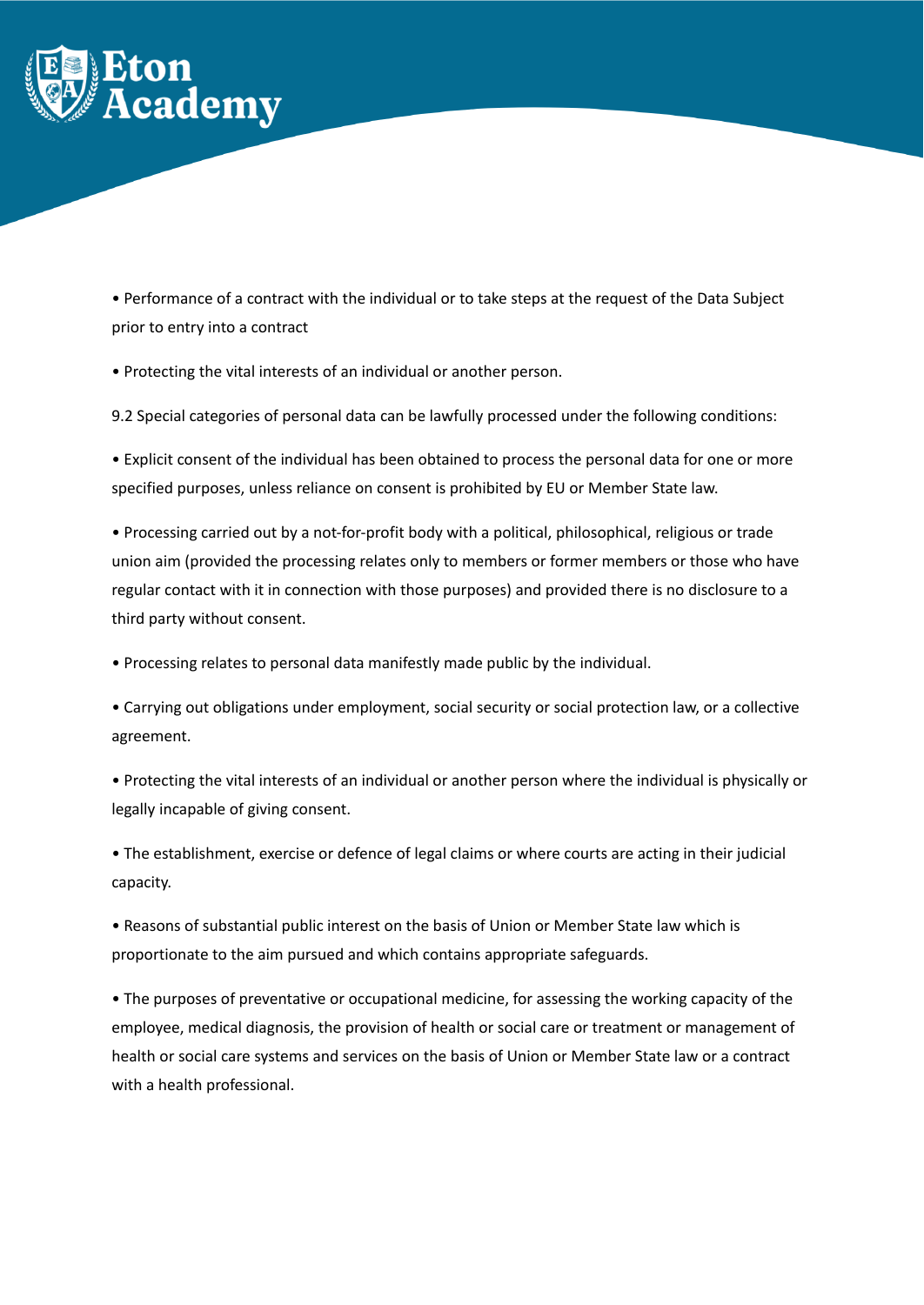

• Reasons of public interest in the area of public health.

• Archiving purposes in the public interest, or scientific and historical research purposes or statistical purposes in accordance with Article 89(1). 9.3 We collect and use workforce information for general purposes under paragraphs

9.1 and 9.2 of this policy which complies with Articles 6 and 9 of the GDPR. Under any other circumstances the legal basis for processing data will be identified and documented prior to data being processed.

## **10. CONSENT**

10.1 It is not always necessary to gain consent before processing personal data (see paragraphs 9.1 and 9.2) but when it is, consent must be a positive indication.

10.2 Consent will only be accepted where it is freely given, specific, informed and an unambiguous indication of the individual's wishes (it cannot be inferred from silence, inactivity or pre-ticked boxes). Consent obtained on the basis of misleading information will not be a valid basis for processing.

10.3 Any forms used to gather personal data will be provided with a privacy notice (Appendix 1) and will indicate whether the individual needs to give consent for the processing or whether one of the other conditions applies under 9.1 and 9.2.

10.4 A record will be kept documenting how and when consent was given.

10.5 If an individual does not give their consent for the processing and there is no other lawful basis on which to process the data, then Eton Academy will ensure that the processing of that data does not take place and that the data will be appropriately destroyed. 10.6 Consent accepted under the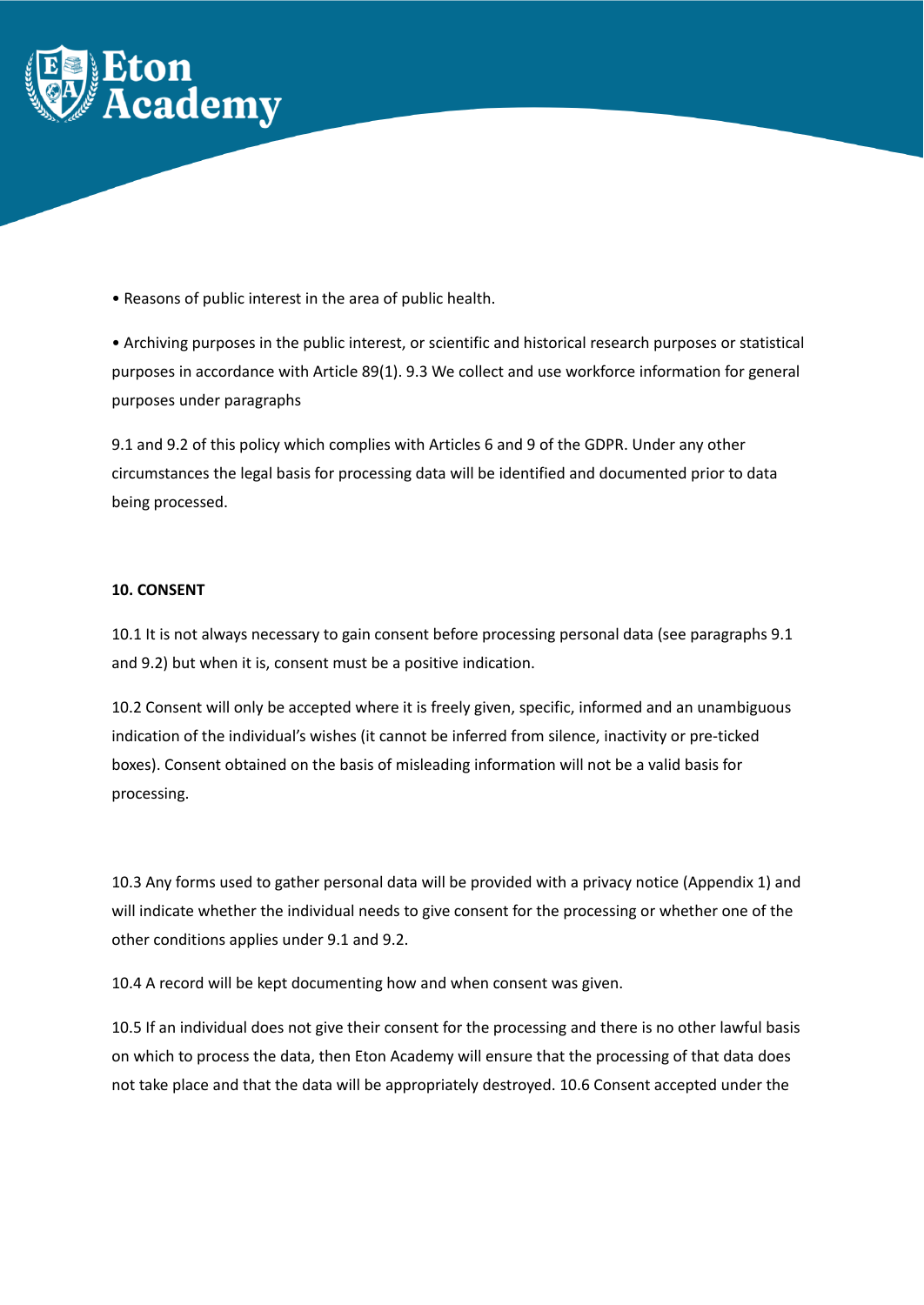

DPA will be reviewed to ensure it meets the standards of the GDPR; however, acceptable consent obtained under the DPA will not be reobtained.

10.7 Consent can be withdrawn by the individual at any time. To withdraw your consent, you should contact [info@eton-academy.co.uk](mailto:info@eton-academy.co.uk)

# **11. THE RIGHT TO BE INFORMED**

11.1 Privacy notices regarding the processing of personal data (obtained either directly or indirectly) will be concise, written in clear, accessible language and free of charge (Appendices 1 and 2).

11.2 Eton Academy will include the following information in its privacy notices following the ICO code of practice:

- The identity and contact details of the data controller and DPO.
- The intended purpose of, and the legal basis for, processing the data.
- The legitimate interests of the data controller or third party.
- Any recipient or categories of recipients to whom the personal data will be disclosed.
- Details of transfers to third countries and the safeguards in place and the reason for disclosure.
- The retention period or criteria used to determine the retention period.
- The existence of the right to access, rectification, object, erasure and withdraw consent.
- The right to complain internally and to a supervisory authority.

11.4 Where data is obtained directly from an individual, information regarding whether the provision of personal data is part of a statutory or contractual requirement and the details of the categories of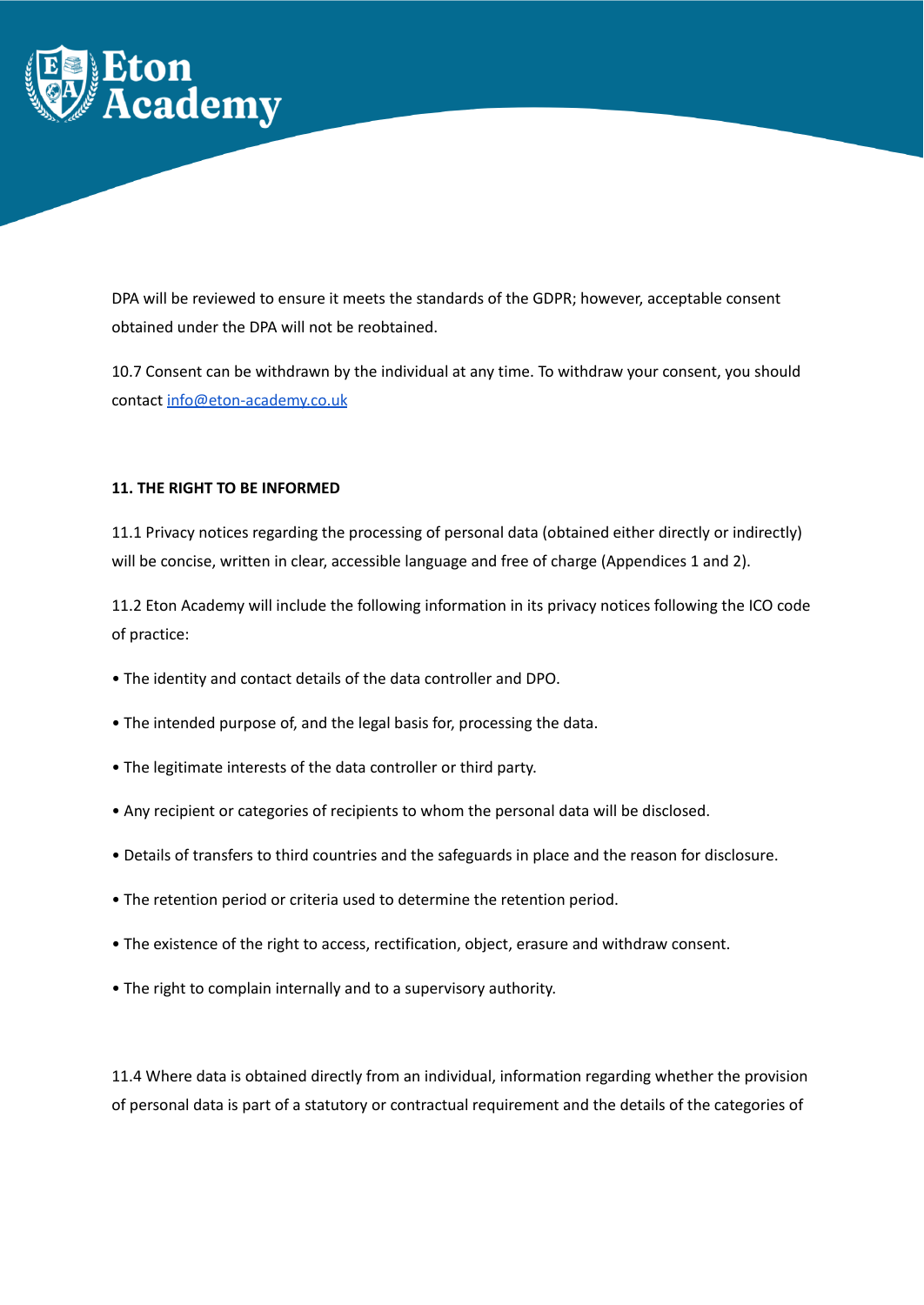

personal data, as well as any possible consequences of failing to provide the personal data, will be provided at the time of collection.

# **12. THE RIGHT TO ACCESS**

12.1 Individuals have the right to obtain confirmation that their personal data is being processed fairly or to submit a subject access request (SAR) to gain access to their personal data.

12.2 The Centre Manager will verify the identity of the person making the request before any information is supplied.

12.3 All requests will be responded to within 30 calendar days of receipt.

12.4 In the event of numerous or complex requests, the period of compliance will be extended by a further two months. The individual will be informed of this extension and will receive an explanation of why the extension is necessary, within one month of the receipt of the request.

12.5 Where a fair processing request is made the information contained within the relevant privacy notice will be provided.

12.6 Where a SAR is made copies of personal data will generally be encrypted and supplied to the individual in a commonly used electronic format.

12.7 In the event that a large quantity of information is being processed the individual may be requested to specify the information the request is in relation to.

12.8 Where a request is excessive or repetitive, a 'reasonable fee' will be charged. All fees will be based on the administrative cost of providing the information.

12.9 Where a request is manifestly unfounded Eton Academy holds the right to refuse to respond to the request. The individual will be informed of this decision and the reason behind it, as well as their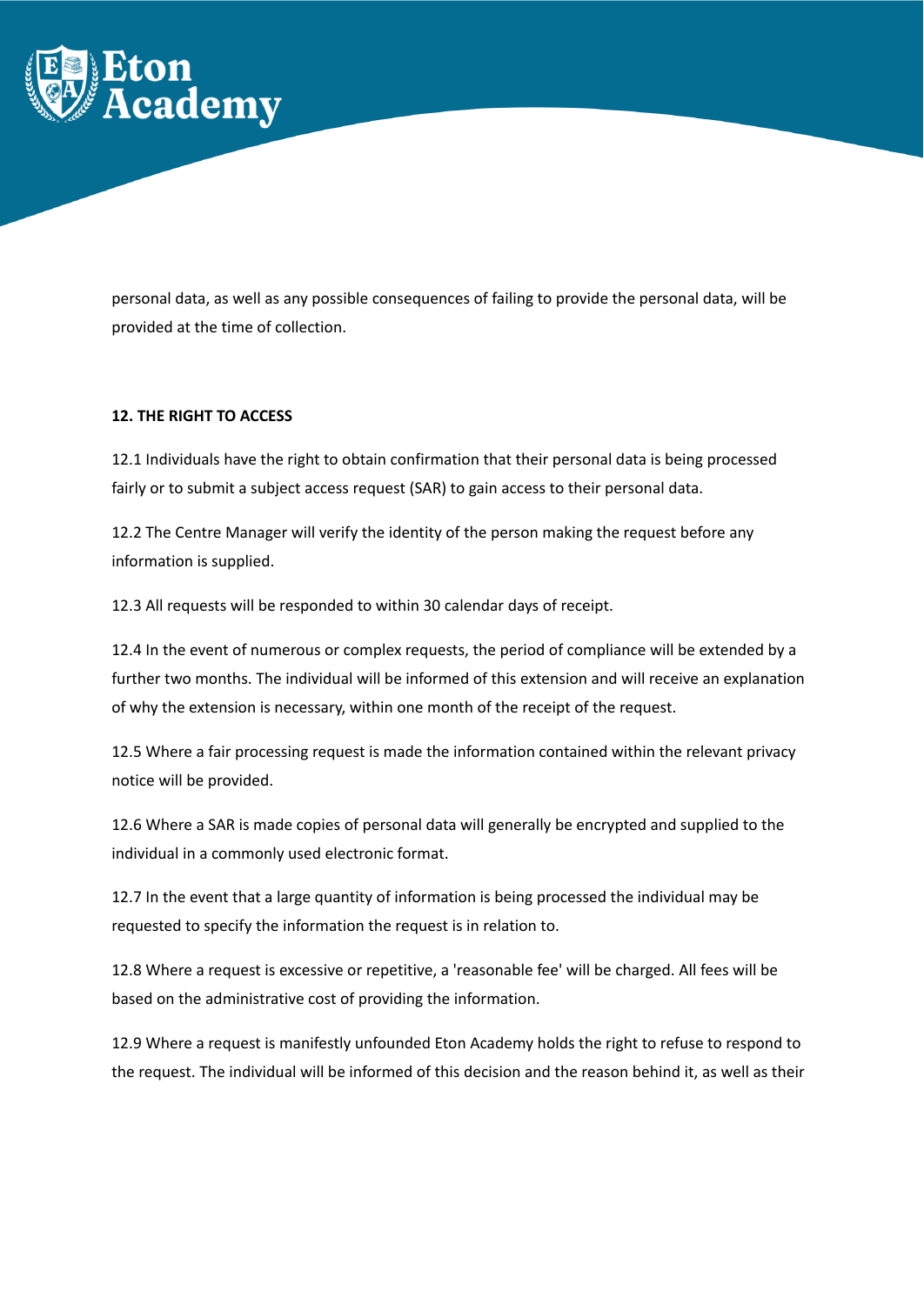

right to complain to the supervisory authority and to a judicial remedy, within one month of the refusal.

# **13. THE RIGHT TO RECTIFICATION**

13.1 Personal data held by Eton Academy will be as accurate as is reasonably possible.

13.2 Individuals are entitled to have any inaccurate or incomplete personal data rectified. Where an individual informs the Academy of inaccurate or incomplete personal data their data record will be updated as soon as is practicable.

13.3 Where the personal data has been disclosed to a third party and the processing of the data is still necessary, the school will inform them of any rectification where possible. The individual will also be informed about the third parties that the data has been disclosed to where appropriate. If the processing of the data is no longer necessary the third party should delete this data.

13.4 Requests for rectification will be responded to within one month; this will be extended by two months where the request for rectification is complex.

13.5 Where no action is being taken in response to a request for rectification Eton Academy will explain the reason for this to the individual and will inform them of their right to complain to the supervisory authority and to a judicial remedy.

# **14. THE RIGHT TO ERASURE**

14.1 Individuals have the right to request erasure of personal data. This applies where:

a) Personal data is no longer necessary for the purpose for which it was collected/processed. b) Withdrawal of consent and no other legal ground applies.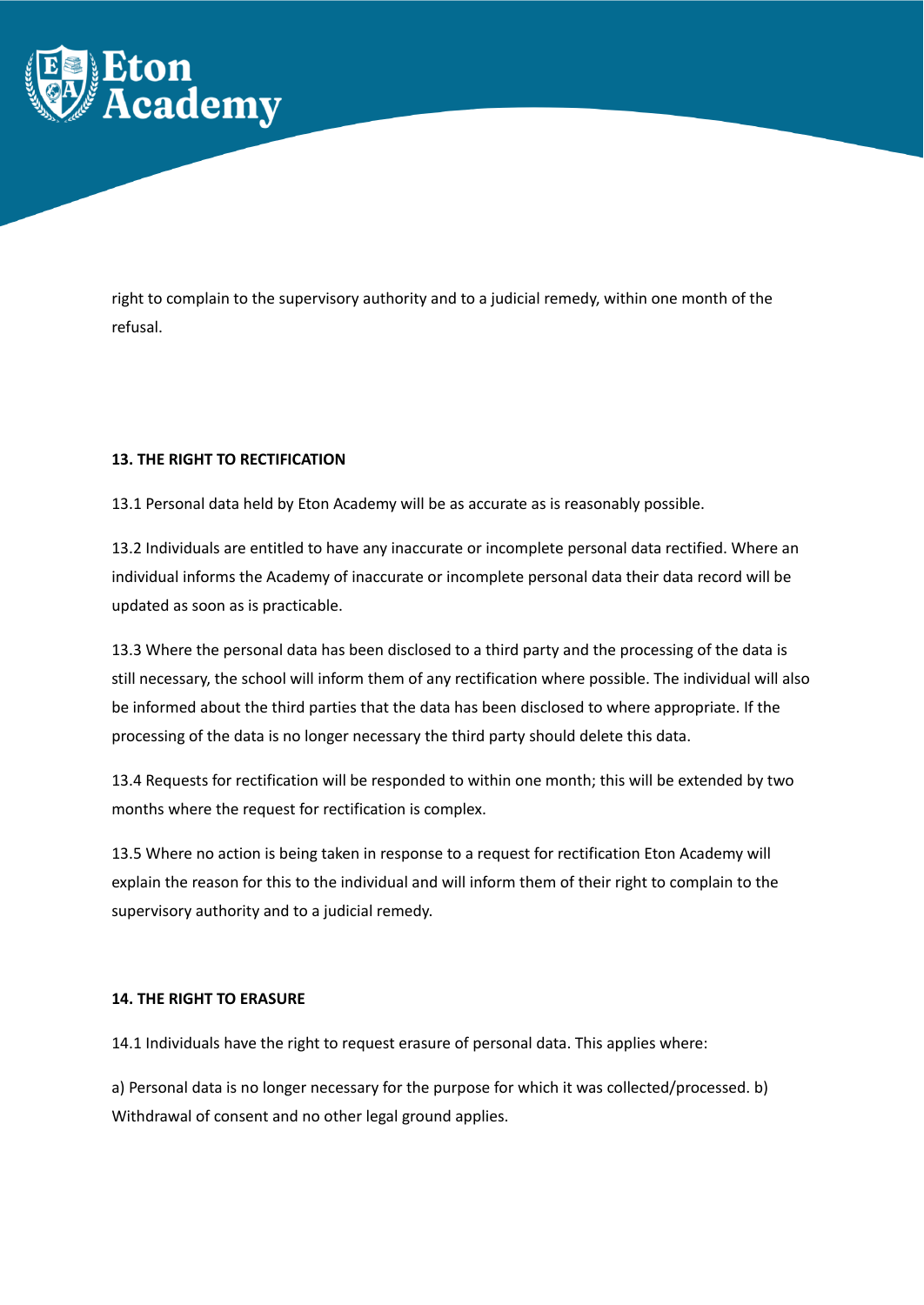

c) The individual objects to the processing and there is no overriding legitimate interest. d) Personal data is unlawfully processed.

e) Personal data has to be erased in order to comply with a law.

14.2 Eton Academy has the right to refuse a request for erasure where personal data is being processed for:

• Exercising the right of freedom of expression and information.

• Compliance with legal obligations or for performing tasks carried out in the public interest or in exercising the data controller's official authority.

- Reasons of public interest in the area of public health.
- Archiving purposes in the public interest, scientific or historical research, or statistical purposes.
- The establishment, exercise or defence of legal claims.

14.4 Where personal data has been disclosed to third parties they will be informed about the request for erasure, unless it is impossible or involves a disproportionate effort to do so.

14.5 Where personal data or images have been made public and then are requested to be erased, taking into account the available technology and the cost of implementation, all reasonable steps will be taken to inform other data controllers about the request for erasure.

## **15. THE RIGHT TO RESTRICT PROCESSING**

15.1 Individuals have the right to restrict the Academy's processing of personal data.

15.2 In the event that processing is restricted, the College will either continue to store or delete the personal data guaranteeing that just enough information about the individual has been retained to ensure that the restriction is respected in future.

15.3 The College will restrict the processing of personal data in the following circumstances: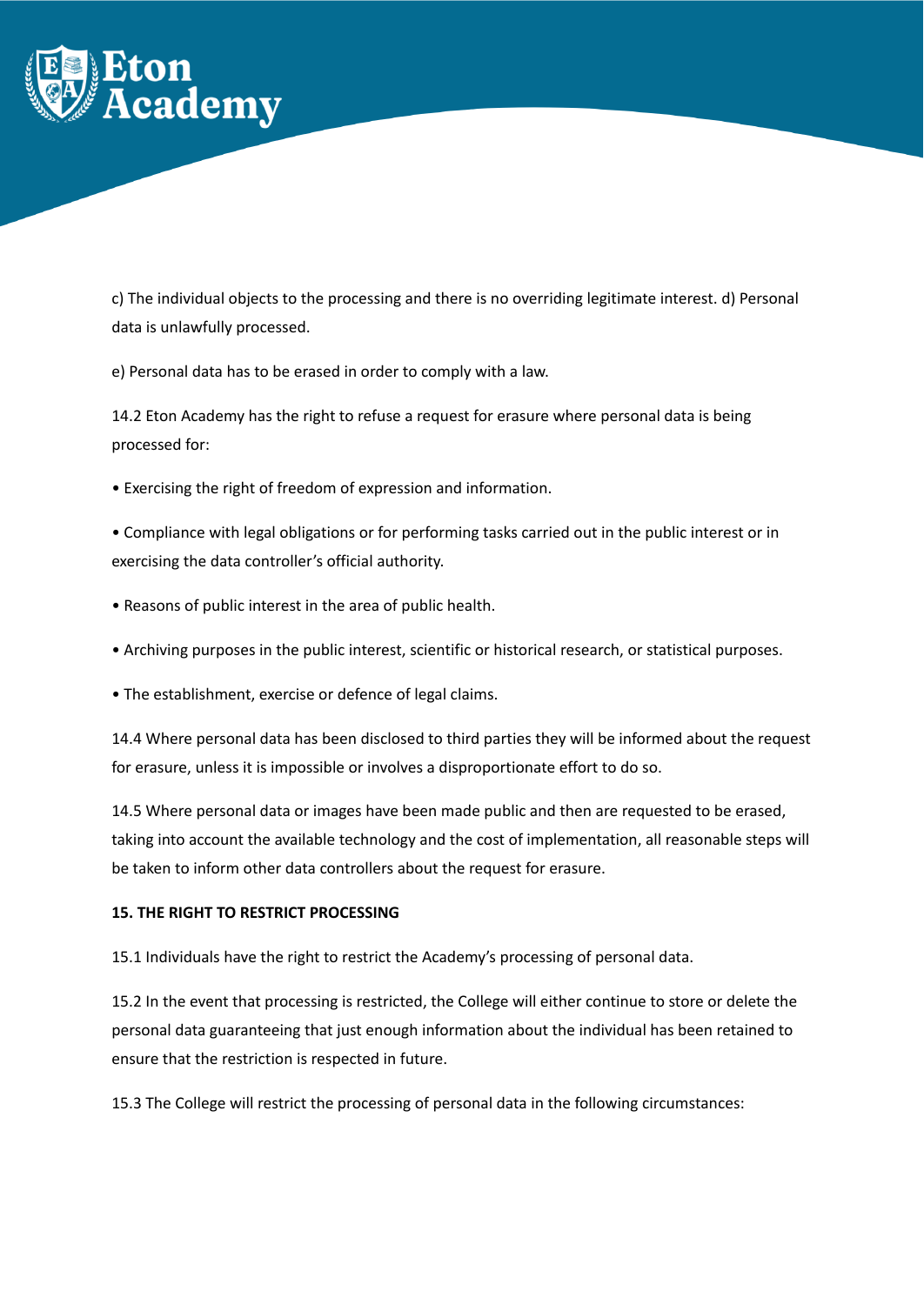

• Where an individual contests the accuracy of the personal data, processing will be restricted until the College has verified the accuracy of the data.

• Where an individual has objected to the processing and the College is considering whether their legitimate grounds override those of the individual.

• Where processing is unlawful and the individual opposes erasure and requests restriction instead.

• Where the College no longer needs the personal data but the individual requires the data to establish, exercise or defend a legal claim.

15.4 If the personal data in question has been disclosed to third parties, the Academy will inform them about the restriction on the processing of the personal data, unless it is impossible or involves disproportionate effort to do so.

15.5 The College will inform individuals when a restriction on processing has been lifted.

## **16. THE RIGHT TO DATA PORTABILITY**

16.1 Individuals have the right to obtain and reuse their personal data for their own purposes across different services.

16.2 Personal data can be moved, copied or transferred from one IT system to another in a safe and secure manner, without hindrance to usability.

16.3 The right to data portability only applies in the following cases:

a) Where personal data has been provided by an individual to Eton Academy.

b) Where the processing is based on the individual's consent or for the performance of a contract.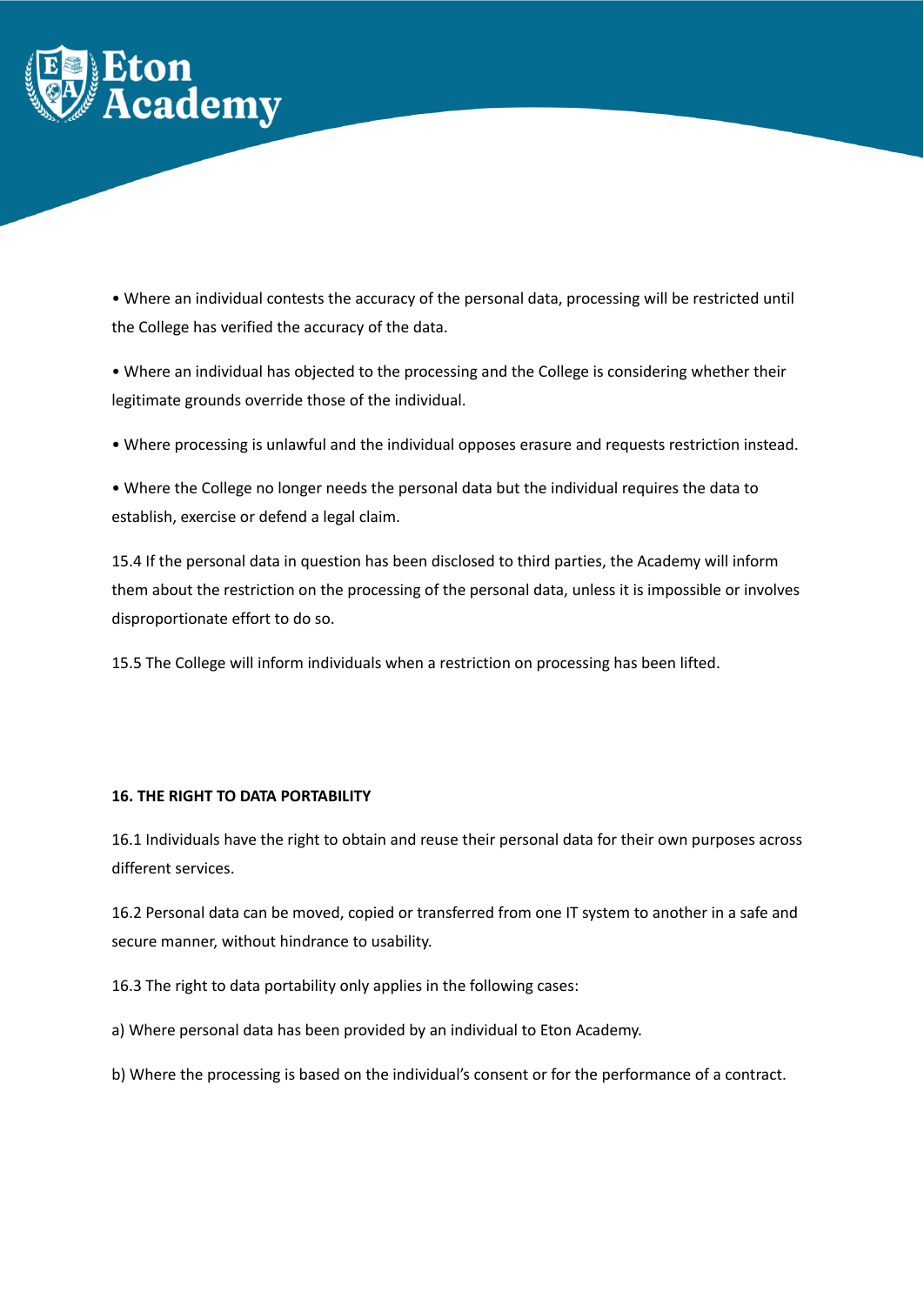

c) When processing is carried out by automated means.

16.4 Eton Academy will respond to any requests for portability within one month and will provide the personal data free of charge and in a structured and commonly used form.

16.5 Where feasible, data will be transmitted directly to another organisation at the request of the individual. Eton Academy is not required to adopt or maintain processing systems which are technically compatible with other organisations.

16.6 In the event that the personal data concerns more than one individual, Eton Academy will consider whether providing the information would prejudice the rights of any other individual.

16.7 Where the request is complex, or a number of requests have been received, the timeframe can be extended by two months, ensuring that the individual is informed of the extension and the reasoning behind it within one month of receipt of the request.

16.8 Where no action is being taken in response to Eton Academy, without delay and at the latest within one month, explain the reason for this. The individual will also be informed of their right to complain to the supervisory authority and to a judicial remedy.

# **17. THE RIGHT TO OBJECT**

17.1 Eton Academy will inform individuals of their right to object at the first point of communication. This will be outlined in a privacy notice (Appendix 1).

17.2 Individuals have the right to object to the following:

a) Processing based on legitimate interests or the performance of a task in the public interest.

b) Direct marketing.

c) Processing for purposes of scientific or historical research and statistics.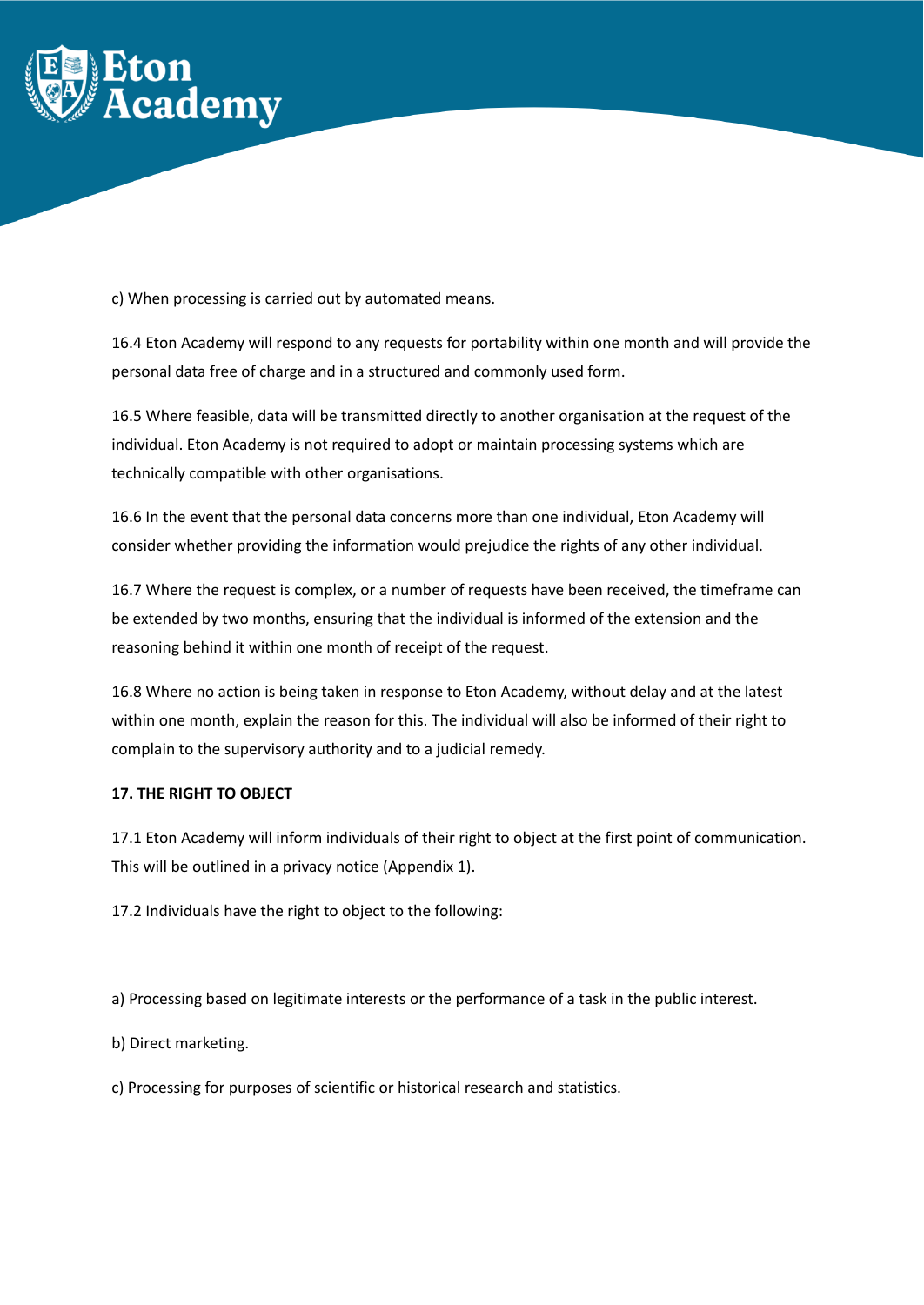

17.3 Where personal data is processed for the performance of a legal task or legitimate interests:

• An individual's grounds for objecting must relate to his or her particular situation.

• Eton Academy will stop processing the individual's personal data unless the processing is for the establishment, exercise or defence of legal claims, or, where compelling legitimate grounds for the processing can be demonstrated, which override the interests, rights and freedoms of the individual.

17.4 Where personal data is processed for research purposes:

• The individual must have grounds relating to their particular situation in order to exercise their right to object.

• Where the processing of personal data is necessary for the performance of a public interest task, Eton Academy is not required to comply with an objection to the processing of the data.

## **18. PRIVACY BY DESIGN**

18.1 Eton Academy will act in accordance with the GDPR by adopting a 'privacy by design' approach and implementing technical and organisational measures which demonstrate how the Academy has considered and integrated data protection into processing activities.

18.2 Data protection impact assessments (DPIAs) will be used to identify the most effective method of complying with data protection obligations and meeting individuals' expectations of privacy.

18.3 DPIAs will allow Eton Academy to identify and resolve problems at an early stage, thus preventing reputational damage which might otherwise occur.

18.4 All DPIAs will include the following information:

- A description of the processing operations and the purposes.
- An assessment of the necessity and proportionality of the processing in relation to the purpose.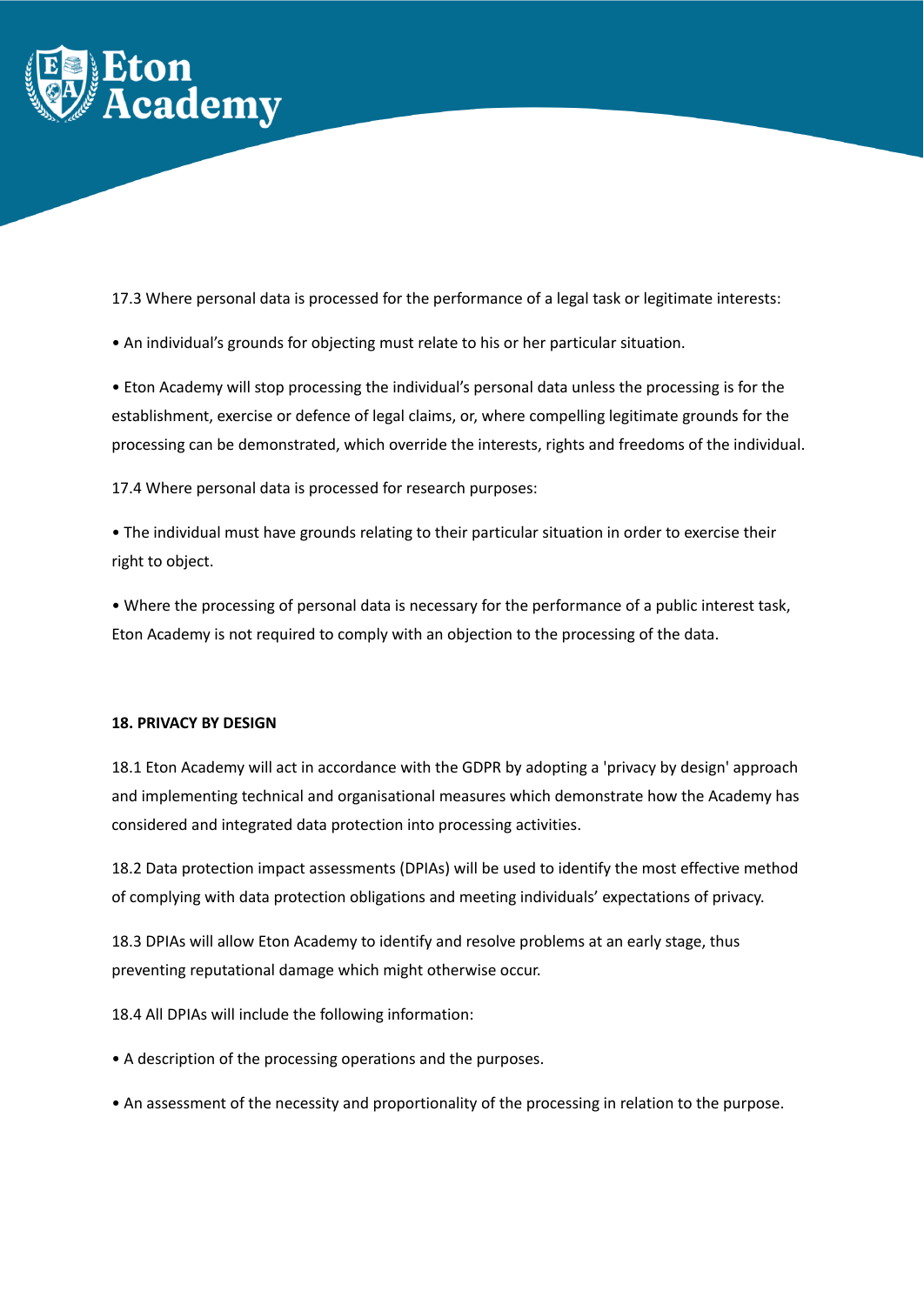

• An outline of the risks to individuals.

• The measures implemented in order to address risk.

18.5 A DPIA will be used for new technologies or when the processing is likely to result in a high risk to the rights and freedoms of individuals. 18.6 A DPIA will be used for more than one project, where necessary.

18.8 Where a DPIA indicates high risk data processing, Eton Academy will consult ICO guidance or, in the absence of any relevant guidance, consult the ICO to seek its opinion as to whether the processing operation complies with the GDPR.

# **19. DATA BREACH NOTIFICATION**

19.1 The term 'data breach' refers to a breach of security which has led to the destruction, loss, alteration, unauthorised disclosure of, or access to, personal data.

19.2 Where a breach is likely to result in a risk to the rights and freedoms of individuals, the relevant supervisory authority will be informed.

19.3 Eton Academy will take all reasonable steps to ensure that all notifiable breaches will be reported to the relevant supervisory authority within 72 hours of the Academy becoming aware of it.

19.4 The risk of the breach having a detrimental effect on the individual, and the need to notify the relevant supervisory authority, will be assessed on a case-by-case basis.

19.5 In the event that a breach is likely to result in a high risk to the rights and freedoms of an individual, Eton Academy will notify those concerned directly. A 'high risk' breach means that the threshold for notifying the individual is higher than that for notifying the relevant supervisory authority.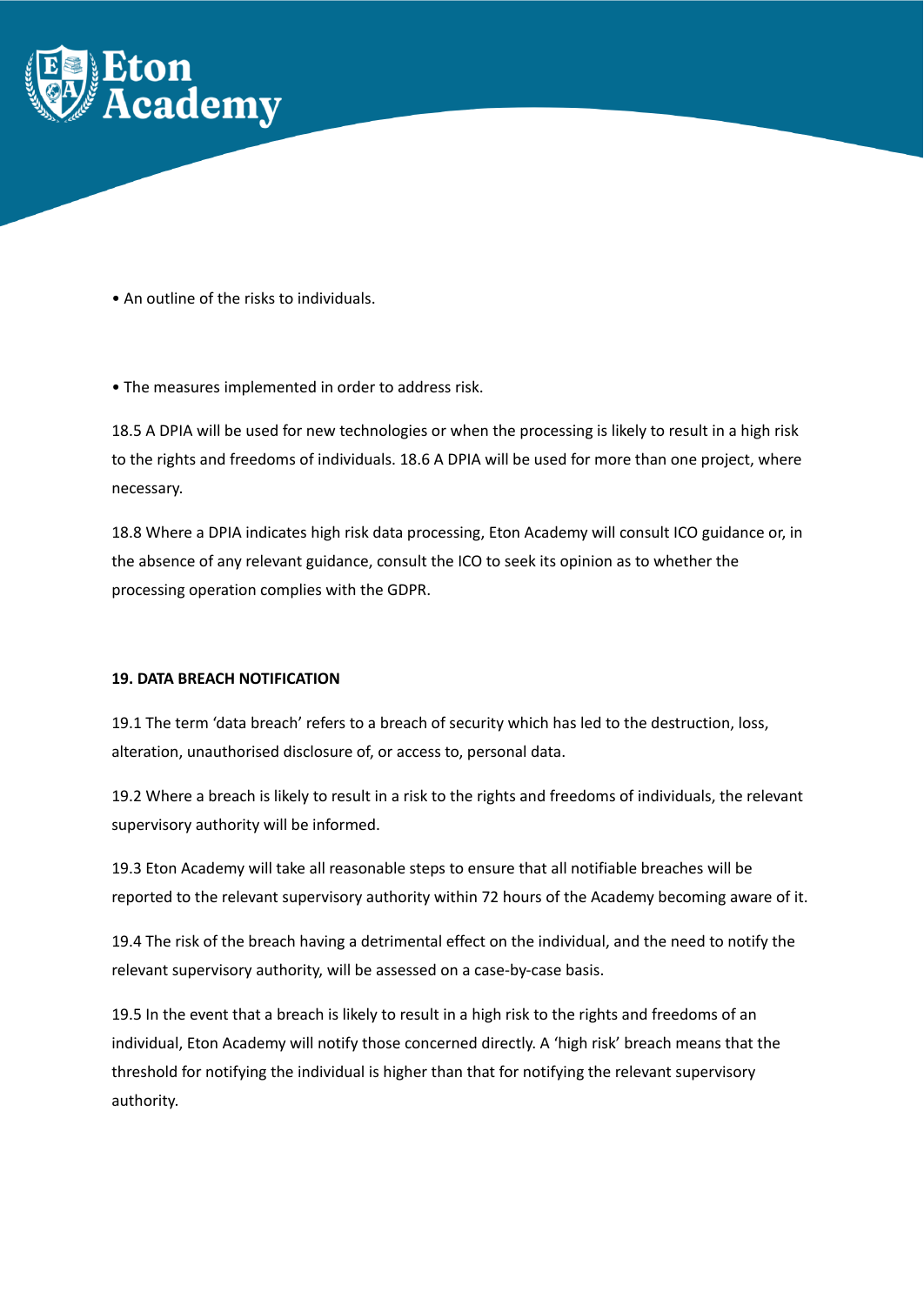

19.6 In the event that a breach is sufficiently serious, the public will be notified without undue delay.

19.7 Effective and robust breach detection, investigation and internal reporting procedures are in place, which will guide decision-making in relation to whether the relevant supervisory authority or the public need to be notified.

19.8 Within a breach notification, the following information will be outlined: The nature of the personal data breach, including categories, approximate number of individuals and records concerned.

- The name and contact details of the DPO.
- An explanation of the likely consequences of the personal data breach.
- A description of the proposed measures to be taken to deal with the personal data breach.
- Where appropriate, a description of the measures taken to mitigate any possible adverse effects.

19.9 Failure to report a breach when required to do so will result in a fine for the Academy, as well as a fine for the breach itself.

#### **20. DATA SECURITY**

20.1 Eton Academy undertakes to ensure the security of the personal data it has collected. Personal data will only be accessible to those who have a valid reason for using it.

20.2 All the members of Eton Academy (including Directors and staff) are responsible for ensuring that any personal data they hold is kept secure and not disclosed to any unauthorised third party. CEO has authorised access to financial data; The COO, Centre Manager and Assistant Manager have authorised access to personal data of Students and Staff.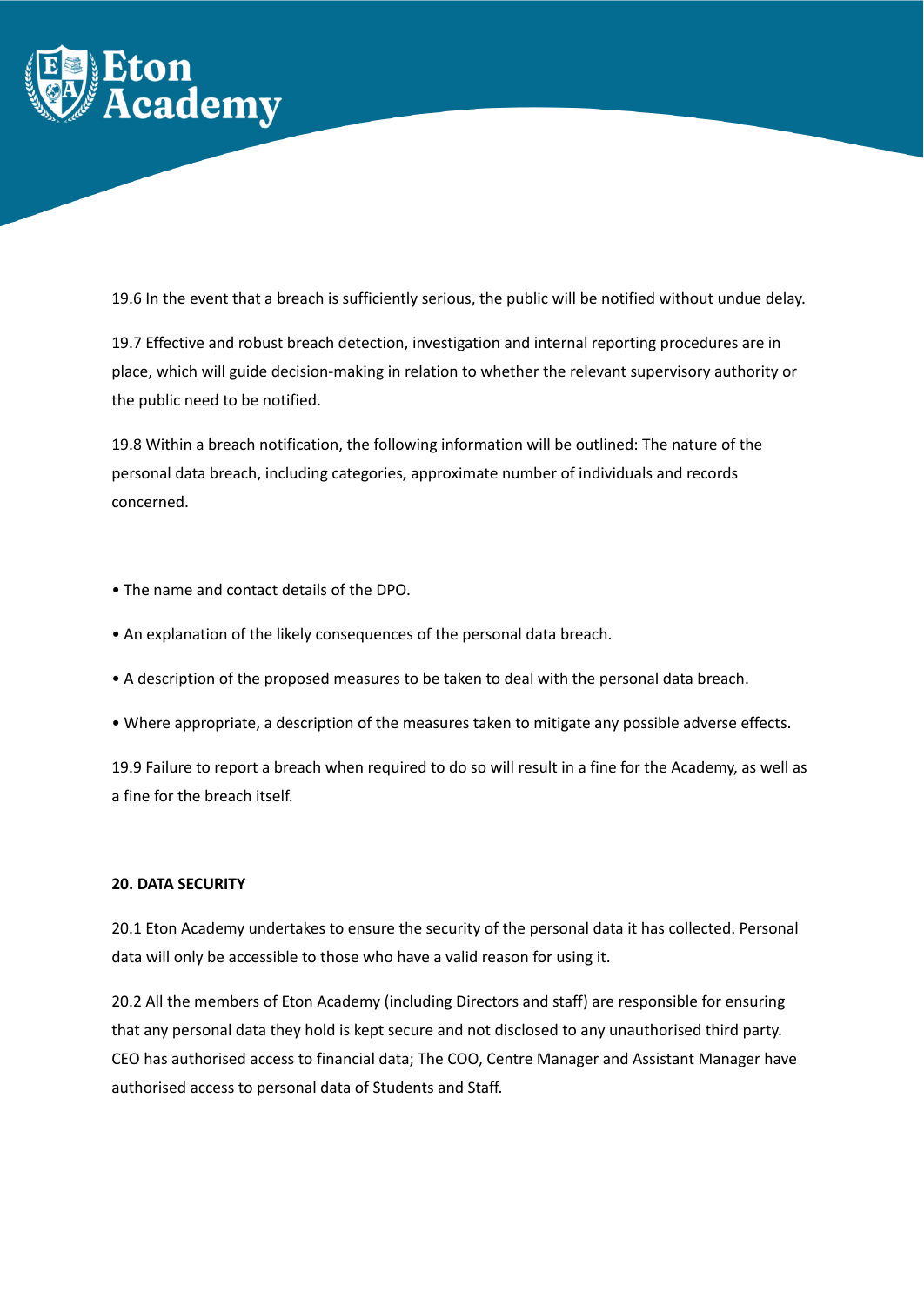

20.3 Physical measures

- Premises security measures include lockable filing cabinets and lockable offices.
- Only authorised persons are allowed in the office.
- Laptops and printouts are locked away securely when not in use.
- Visitors to the Academy are accompanied at all times.
- 20.4 Technical measures

• Security software is installed on The College networks and electronic devices. This includes: - Internet filtering and firewall - Anti-virus - Email ransom ware detection

• Data on the Academy network drives is password protected and is held on the cloud. There are procedures in place to access and restore all the data held on the Academy network drives should this be necessary.

• Eton Academy electronic devices are password protected and, where possible, have been enabled to allow remote blocking or deletion of personal data in the case of theft.

• Eton Academy users are given a secure username and password to access the school networks, and any other learning platform they require access to.

• Password rules have been implemented.

• Eton Academy users will be assigned a clearance that will determine which files are accessible to them. Protected files are not accessible to unauthorised users.

• Removable storage devices (such as USB sticks) can be used to hold personal data under the following conditions: - The device must be checked by an IT Technician before use; - It must be password protected; - It must be stored in a secure and safe place when not in use; - It must not be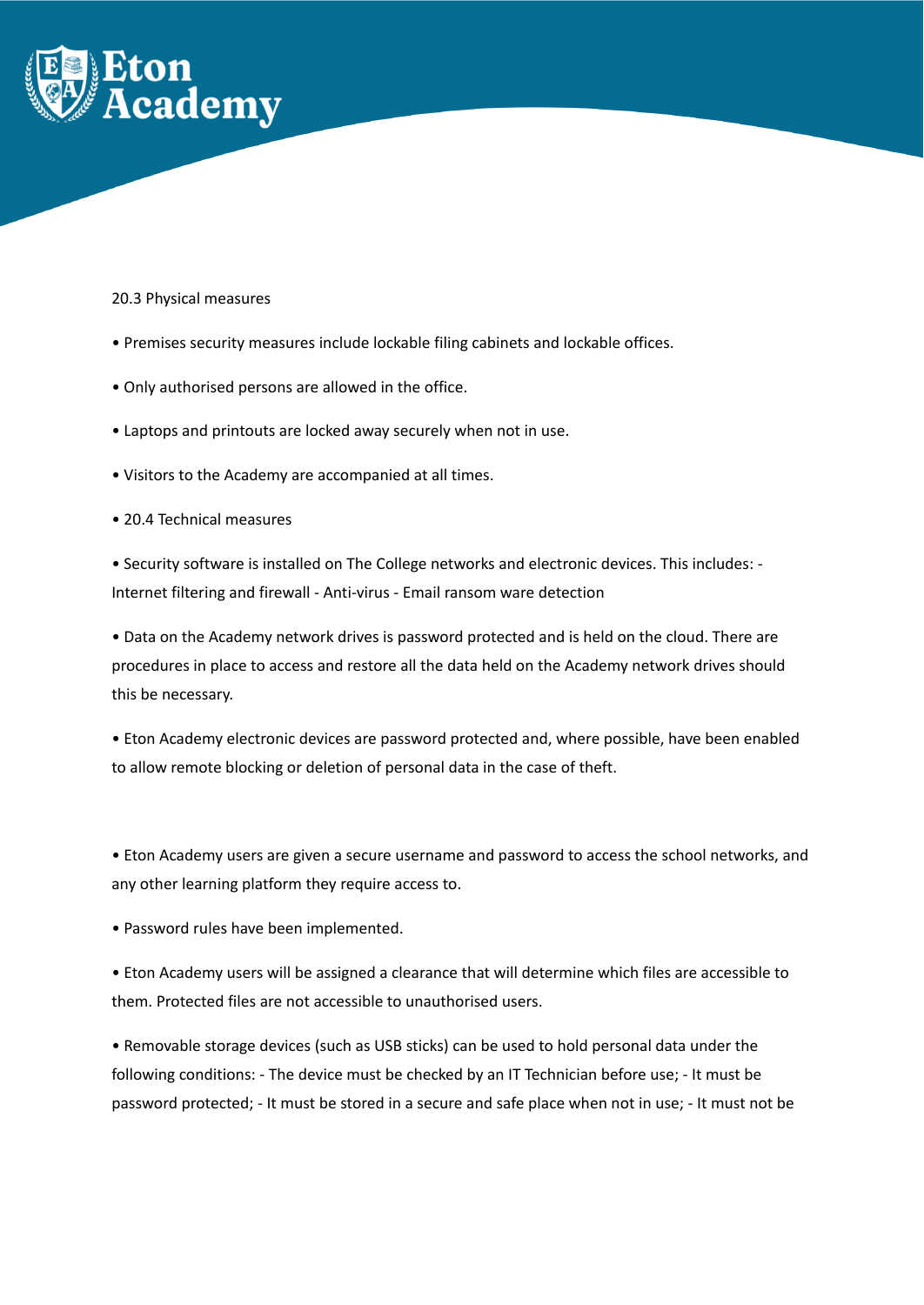

accessed by other users (e.g. family members) when out of a school. Personal data must be securely deleted when no longer required.

## **20.5 Organisational measures**

• Paper records containing personal data must not be left unattended or in clear view anywhere with general access.

• Paper records and removable storage devices must be stored in a secure and safe place that avoids physical risk, loss or electronic degradation (grade files, feedback forms, registration sheets, attendance sheets can be stored in the Admin Office).

• Paper records containing personal data must be kept secure if they are taken off the Eton Academy premises.

• Passwords must be alphanumeric, including one capital and one special character, and be a minimum of 8 characters long to access the school network in reference to the Online Safety Policy.

• Eton Academy usernames and passwords must not be shared unless specifically created for group work.

• Eton Academy electronic devices (such as staff computers) that are used to access personal data must be locked even if left unattended for short periods.

• Emails must be encrypted if they contain personal data and are being sent outside the UK and EU.

• Circular emails must be sent blind carbon copy (bcc) to prevent email addresses being disclosed to other recipients.

• Visitors must not be allowed access to personal data unless they have a legal right to do so or consent has previously been given.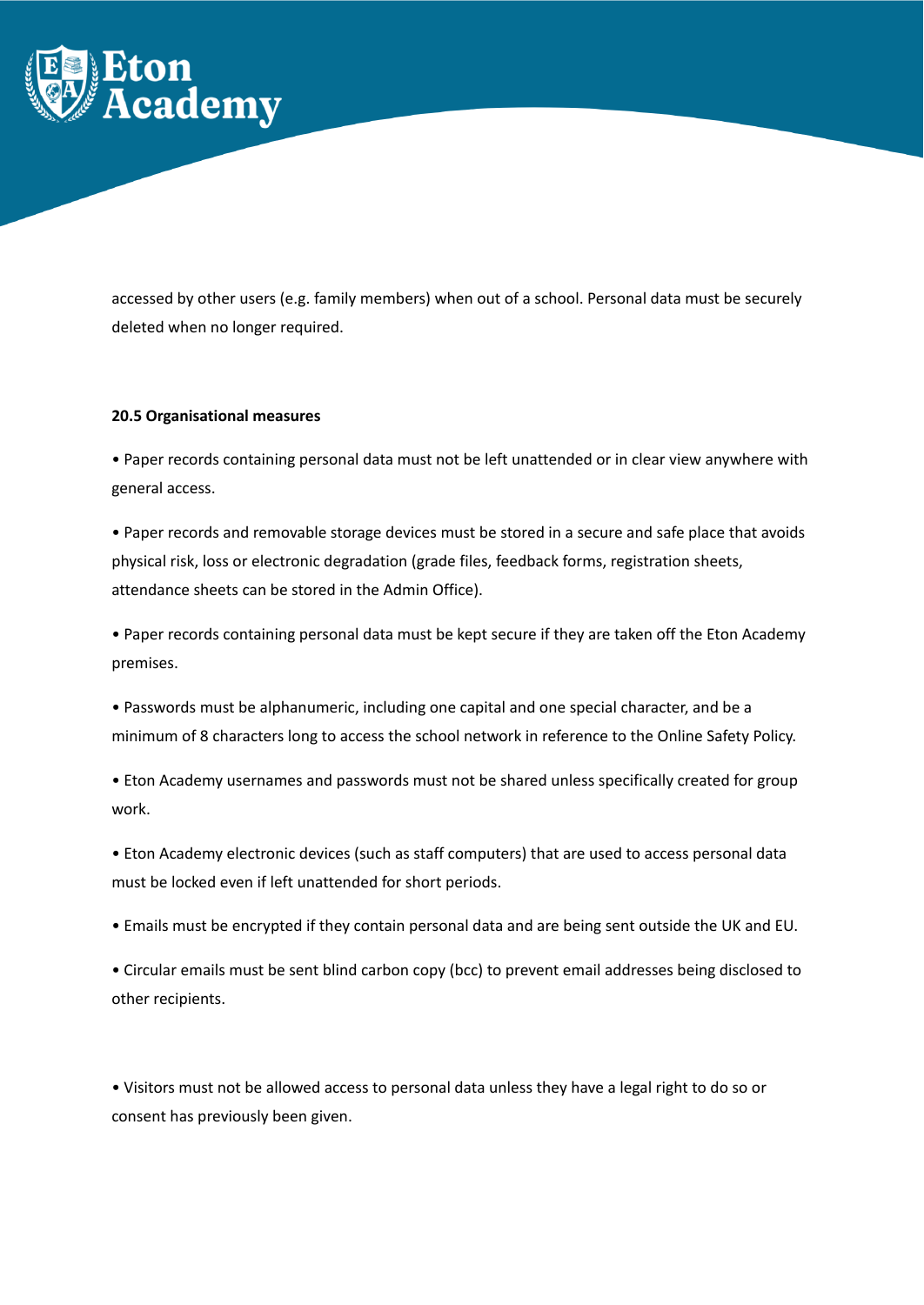

• Personal data must not be given over the telephone unless you are sure of the identity of the person you are speaking to and they have the legal right to request it.

- Personal data must not be disclosed to any unauthorised third parties.
- Personal electronic devices must not be used to hold personal data belonging to Eton Academy.

• Personal electronic devices must be password protected and have up-to-date, active anti- virus and anti-malware checking software before being used to access personal data belonging to Eton Academy via: - A password protected removable storage device; - The remote desktop protocol (i.e. remote access to the College network).

• Personal electronic devices that have been set to automatically log into the College network and College email accounts that are lost or stolen must be reported to the DPO so that access to these systems can be reset.

• If personal data is taken off Eton Academy premises, in electronic or paper format, extra care must be taken to follow the same procedures for security. The person taking the personal data off the school premises must accept full responsibility for data security.

• Before sharing personal data, Eton Academy Directors / staff must ensure: - They are allowed to share it; - That adequate security is in place to protect it; - Who will receive the personal data has been outlined in a privacy notice.

• Any personal data archived on disks must be kept securely in a lockable cabinet.

• Eton Academy staff are trained in the application of this policy, their responsibilities and the importance of ensuring data security in order to comply with the GDPR.

## **23. THE SECURE TRANSFER OF DATA**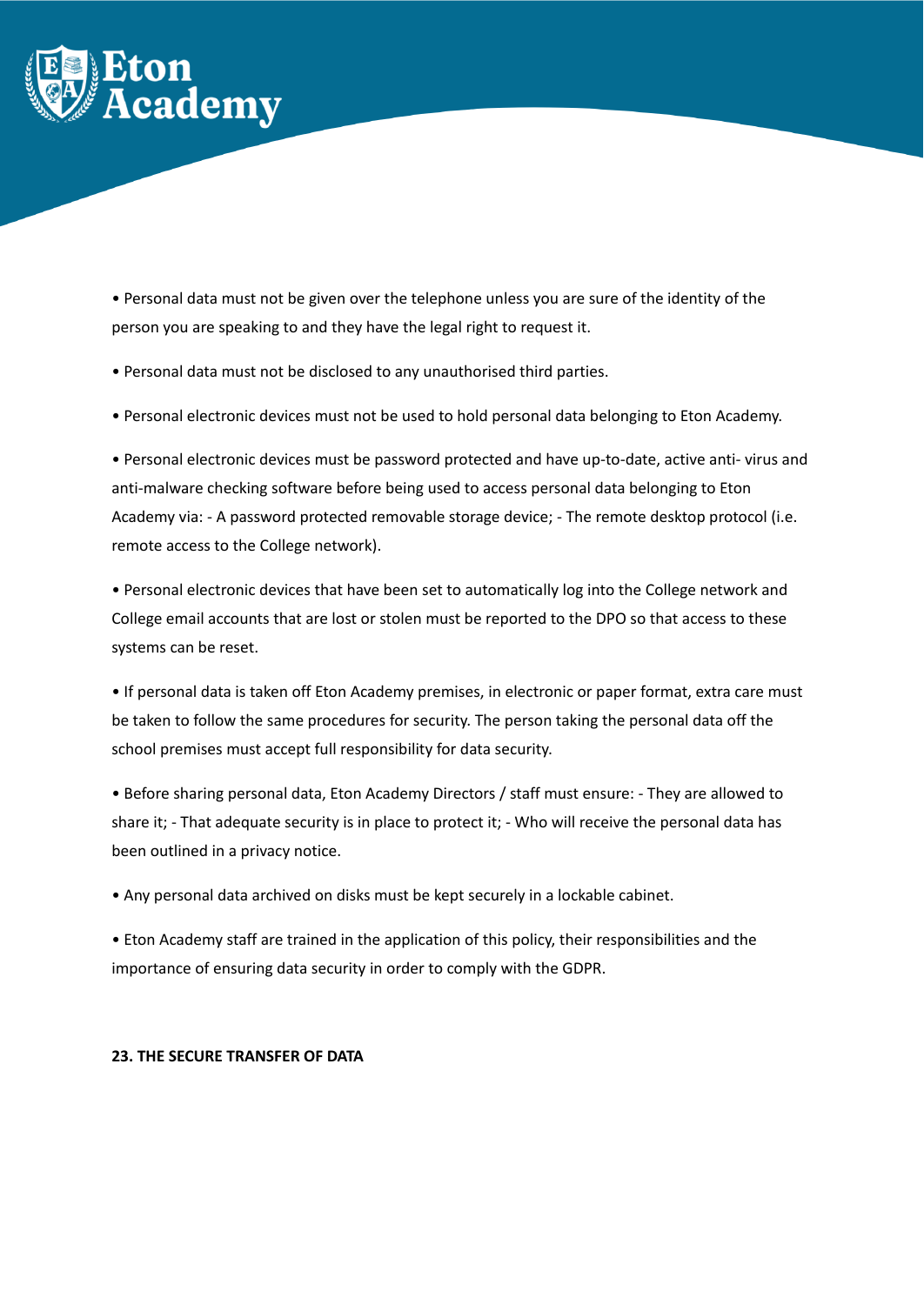

23.1 Eton Academy is required to share personal information with ATHE. These are outlined in the privacy notices (Appendix 1).

23.2 Eton Academy users must not remove, copy or share any personal data with a third party without permission from the DPO.

23.3 Where personal data is required to be lawfully shared with a third party it must be securely transferred either through a portal or be sent following encryption, using approved encryption software, and be password protected.

23.4 No personal data of a British or EU Citizen will be transferred to a country outside the UK or European Economic Area (EEA)without the explicit consent from the individual. Advice must be taken from the DPO.

## **24. PUBLICATION OF INFORMATION**

24.1 A publication scheme can be found on the Eton Academy website. This specifies the classes of information that will be made available on request, including:

Policies and procedures

Financial information

Accreditation reports

24.2 Eton Academy will not publish any personal data or images on the College website without consent from the affected individual(s).

## **25. DATA RETENTION**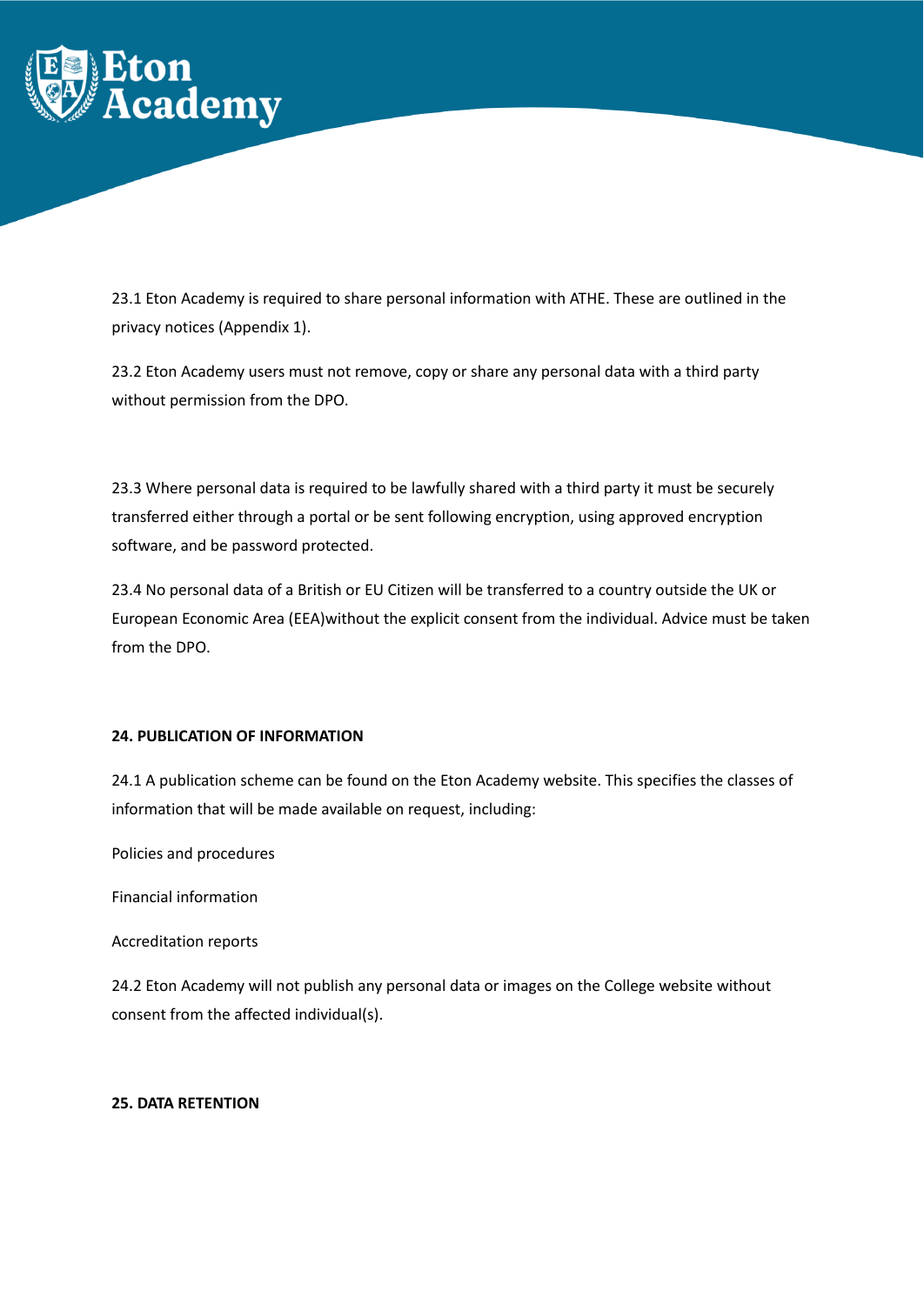

25.1 Personal data will not be kept for longer than is necessary. Graduate data will be retained for 5 years. Assignments will be kept for 2 years.

25.2 The DPO will ensure that obsolete personal data is properly erased.

25.3 Personal data that is not required will be securely deleted as soon as practicable.

25.4 Some educational records relating to former students or employees may be kept for an extended period for legal reasons, the provision of references or for historical archives.

## **26. DATA DISPOSAL**

26.1 Eton Academy will comply with the requirements for the safe destruction and deletion of personal data when it is no longer required.

26.2 Paper documents containing personal data will be shredded or disposed of as 'confidential waste', and appropriate contract terms will be put in place with any third parties undertaking this work.

26.3 Hard drives of redundant PCs and storage devices containing personal data will be securely wiped clean before or as part of the disposal process, or if that is not possible, physically destroyed.

26.4 The DPO will retain a Destruction Log of personal data that is disposed of. This will include the document description, classification, date of destruction, method and authorisation.

## **27.TRAINING AND AWARENESS**

27.1 Eton Academy data users receive GDPR training on an annual basis led by the DPO. They are made aware of their responsibilities, as described in this policy, through:

• Induction training for new staff;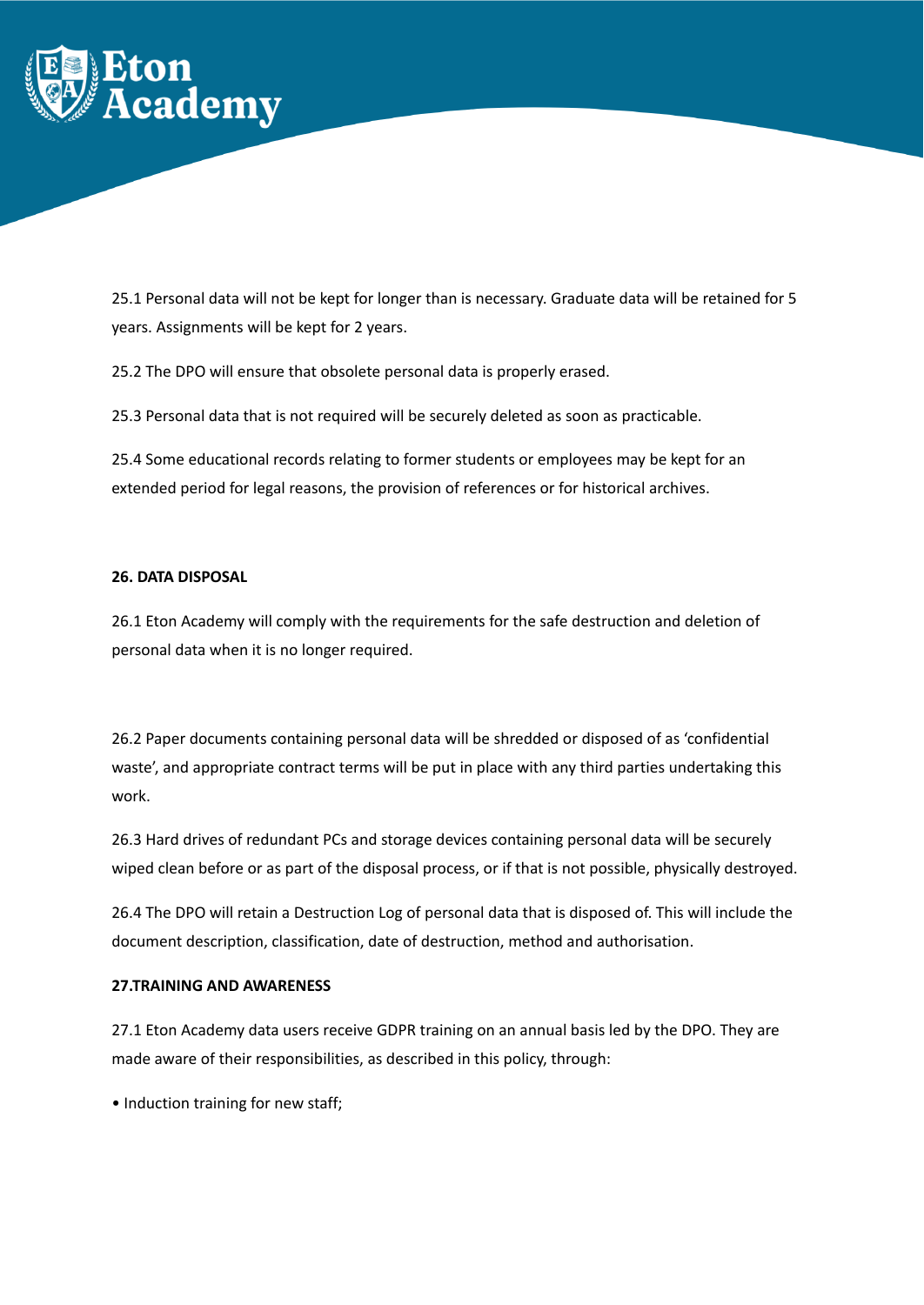

- Staff meetings/briefings/training;
- Day to day support and guidance.

## **28. ENQUIRIES**

28.1 Any further information, questions or concerns about this policy or the security of data held by Eton Academy should be directed to the DPO Officer +44 161 818 2027

28.2 General information about the GDPR can be obtained from the Information Commissioner's Office http://www.ico.gov.uk/. 28.3 This policy will be reviewed annually and may be supplemented by additional procedures.

## **Appendix 1**

Privacy Notice: Eton Academy is committed to protecting and respecting your privacy, being transparent in processing personal data and to complying with the new General Data Protection Regulation and privacy laws.

You can visit our website without disclosing any personally identifiable information about yourself. If you do submit personal information by ordering products or services, for example, you can be assured that we will use your personal information only to support your continuing relationship with Eton Academy. We have provided this Privacy Policy Statement to help you understand how we collect, use and protect your information when you visit our website and when you generally use our courses and services. We wish to help you make informed decisions, so please take a few moments to read the sections below and learn how we may use your personal information.

We at Eton Academy, are a data controller for the purposes of GDPR. We collect information from you and may receive information about you from our website, social media and direct contact. Consent will be sought from you to process information when you register with the Academy.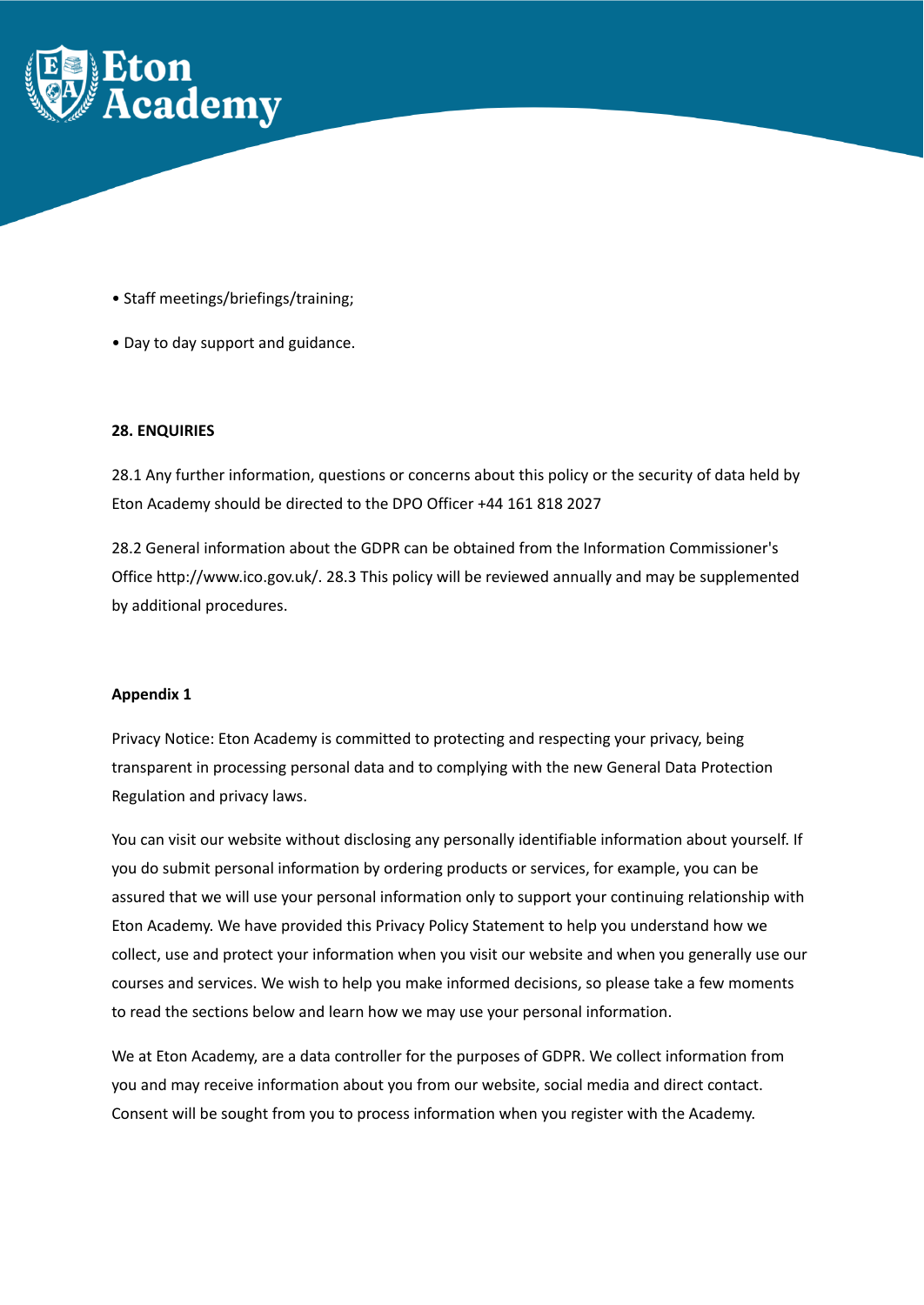

Our lawful basis for data processing is enrollment, registration and graduation of students and consent for all other services. We collect and use student information for general purposes under paragraphs 9.1c and 9.2g of the General Data Protection Regulations policy which complies with Articles 6 and 9 of the GDPR.

#### **Data Protection Act 1998**

In order to register and receive or use the services on our website, you will be required to submit some personal information, such as your name, your postcode and email address. We have a legal duty to ensure that we keep your personal data safe and secure, in accordance with the Data Protection Act 1998. We will not share your personal information with anybody else without your knowledge, unless we are required by law to do so.

## **Personal Information Collection**

We may collect and process the following data about you:

• Information that you provide by submitting your application when enrolling on a course or applying for a job. We may also ask you for identifying information when you contact us for assistance.

• If you email, we may keep a record of that correspondence.

• Upon enrolment of the course, we may require an ID check webinar, during which we will need you to send us a proof of identification. We keep your documents in a secure lockable cabinet

• On completion of the course, we will ask you to send us your certificate shipping address.

• We may ask you to fill a feedback form which we will use for quality assurance or research purposes. These are optional forms, you do not have to respond to them.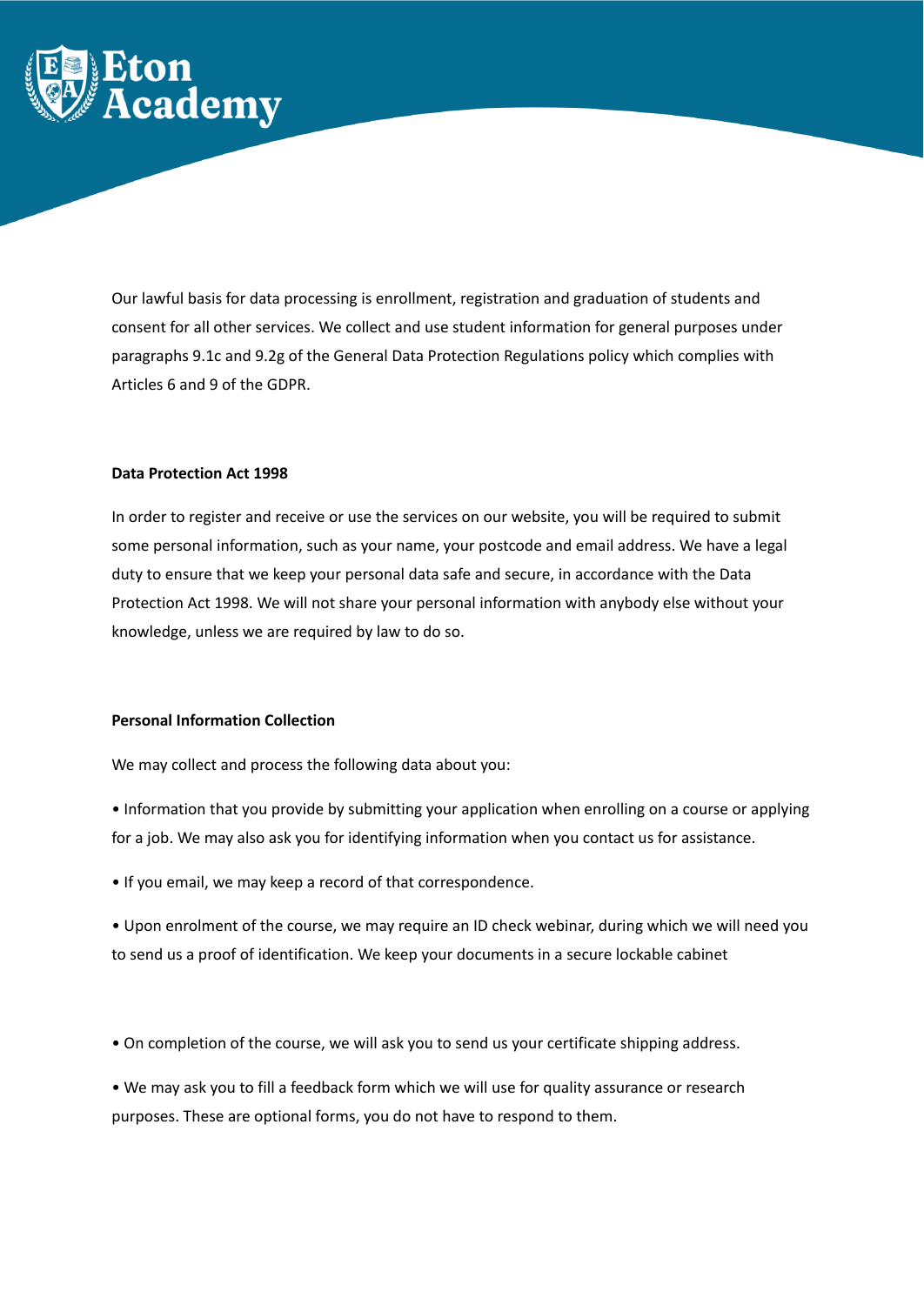

• Details of the transaction you carry out through our site and of the fulfilment of your orders.

• Details of your visits to our site including, but not limited to, number of visits to the site, time spent on the site, traffic data, location data, and other communication data,

• Personal information such as name, address, e-mail, DOB, and Student ID number. When do we collect information? We endeavour to collect and use your personal information only with your knowledge and consent and typically when you • Order and subsequently use services

- Make customer enquiries
- Register for information or other services
- Request product information
- Submit a job application
- Send CV
- Graduate from our Academy
- Work with us
- Respond to communications from us (such as questionnaires or surveys).

#### **Why do we use your information?**

We collect information about you for 2 reasons: firstly, to process your order, and secondly, to provide you with the best possible service. The type of personal information we may collect could include, for example, your name and postal address, date of birth, gender, telephone, email address. We do not keep record of your credit/debit card information, as well as other information collected on registration or through surveys. If you choose to provide us with personal information, it will be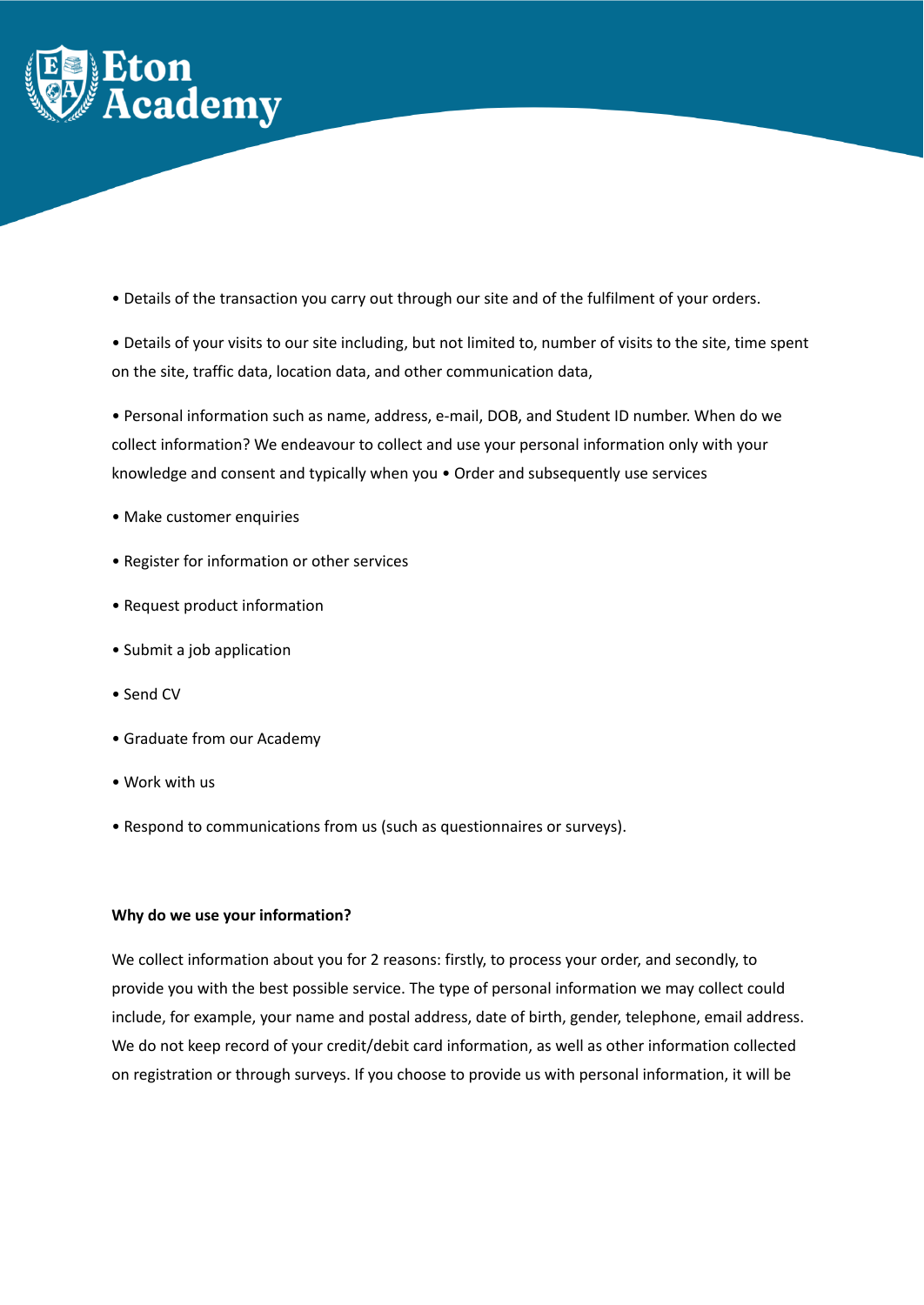

used in support of the intended purposes stated at the time at which it was collected, and subject to any preferences indicated by you.

## **How will we use your information?**

We may use your information for a number of purposes which include: processing your enrolment; managing, administering and delivering our qualifications or information requested by you, for example, responding to complaints or enquiries.

## **Storing personal data**

The length of time we hold students for is five years following graduation, or two years for students not completing a course.

Who we share personal information with: the students themselves and our regulators.

#### **Why we share personal information**

We do not share information about our students with anyone without consent unless the law and our policies allow us to do so. We share student information with accreditors for quality assurance and with the regulators for quality assurance and issuing of certificates.

Data collection requirements for our accreditors and regulators are eligibility proof and assessment outcomes.

To be granted access to student information, third party organisations must comply with strict terms and conditions covering the confidentiality and handling of the data, security arrangements and retention and use of the data. Eton Academy reserves the right not to share data with any third party who cannot provide such systems.